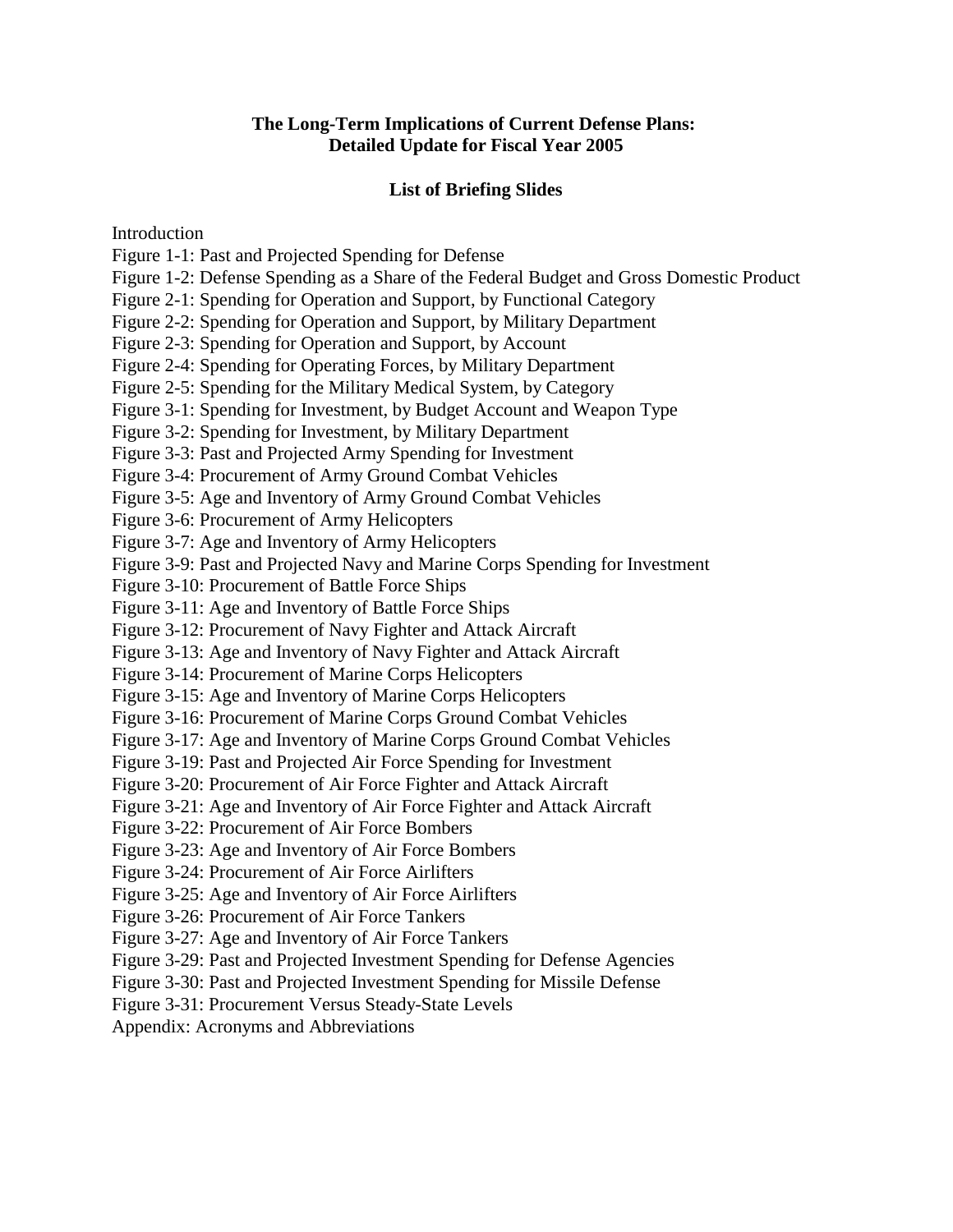

•In January 2003, the Congressional Budget Office (CBO) published *The Long-Term Implications of Current Defense Plans*, which was based on the President's budget for fiscal year 2003 and the Department of Defense's 2003 Future Years Defense Program (FYDP).

•CBO updated that analysis in July 2003 in *The Long-Term Implications of Current Defense Plans: Summary Update for Fiscal Year 2004* and in February 2004 in *The Long-Term Implications of Current Defense Plans: Detailed Update for Fiscal Year 2004*. Those publications revised CBO's earlier work to take into account changes incorporated in the President's budget for fiscal year 2004 and the 2004 FYDP.

•This briefing updates the February 2004 *Detailed Update* to account for changes incorporated in the President's budget for fiscal year 2005 and the 2005 FYDP. It is a companion piece to CBO's fiscal year 2005 *Summary Update.*

•This briefing does not incorporate changes to the FYDP resulting from Congressional action on the President's 2005 budget request.

•The Congress has passed a 2005 appropriation bill for the Department of Defense (DoD), excluding military construction and family housing, which are appropriated in a different bill. CBO estimates that Congressional appropriations will reduce DoD's total obligational authority (TOA) by approximately \$1 billion in 2005 relative to the President's request of \$402 billion.

•Numerous charts in this detailed update use the concepts of "steady state" and "half-life" for DoD investment plans and weapon systems. Those concepts are explained more fully in Box 1-3 of CBO's January 2003 study and in Figure 3-31 in this briefing.

•These updated displays differ in some instances from those contained in CBO's January 2003 study. In some cases, the display format has been altered to include additional historical data. In other cases, corrections to CBO's historical database of procurement quantities and spending have caused changes; for example, procurement spending on Army helicopters during the 1980s is corrected in this update. And in many instances, the color schemes used in the updated displays differ from those in the corresponding versions in CBO's January 2003 study.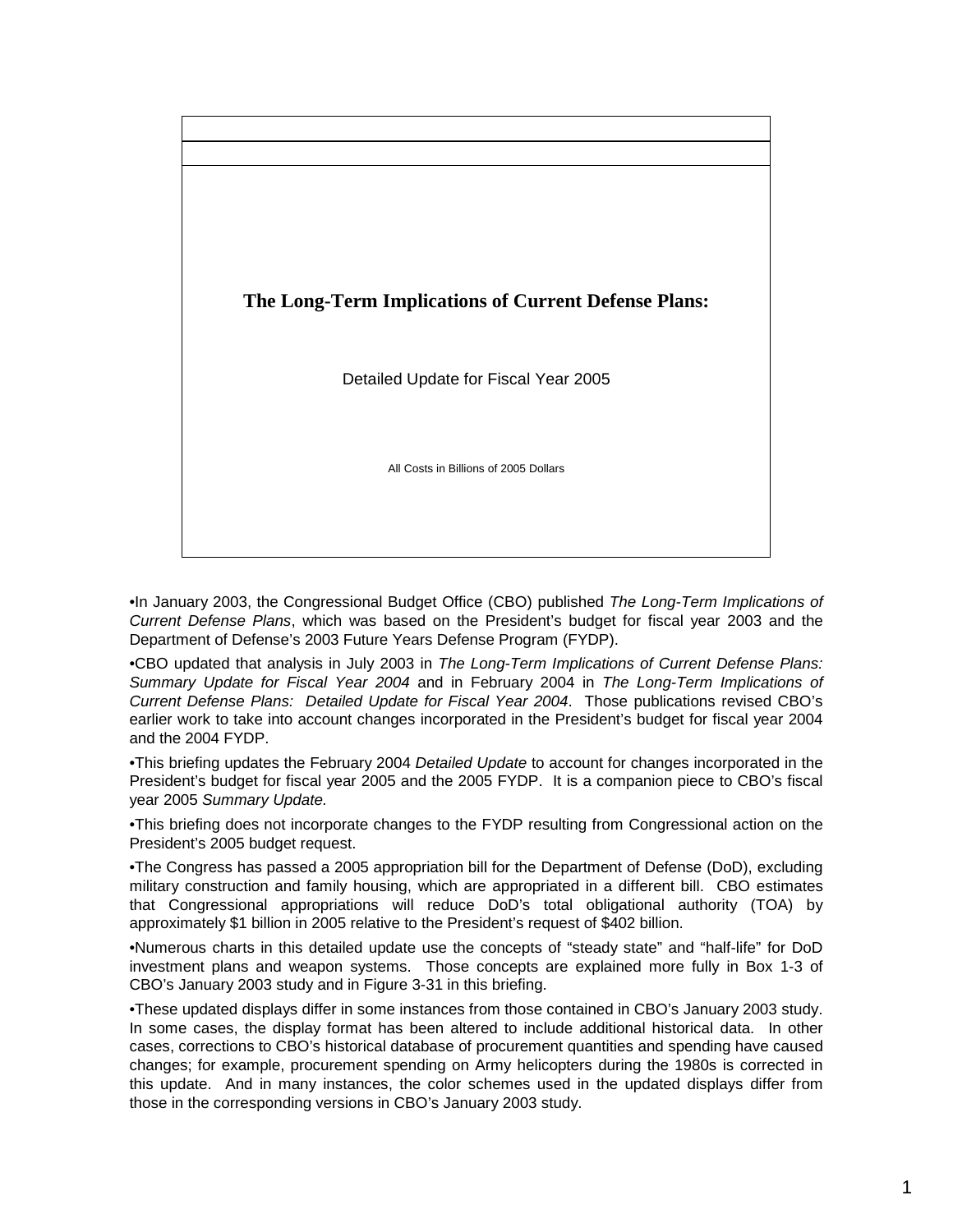

•This chart updates Figure 1-1 of CBO's February 2004 Web document *The Long-Term Implications of Current Defense Plans: Detailed Update for Fiscal Year 2004*. It shows total obligational authority for the Department of Defense for the 1980-2022 period. TOA for defense grew rapidly between the early and mid-1980s, reaching a peak of \$427 billion in 1985 (all funds are in inflation-adjusted 2005 dollars). TOA then generally declined during the late 1980s and into the 1990s, reaching about \$285 billion in 1997. DoD's TOA began to rise thereafter, reaching \$326 billion by 2001. It has grown even more rapidly in recent years as U.S. forces have become engaged in operations in Afghanistan and Iraq. In 2004, DoD's TOA reached \$481 billion, including \$68 billion in supplemental funding and \$25 billion provided as part of the fiscal year 2005 Department of Defense Appropriations Act.

•The 2005 FYDP—on which CBO based the projections shown in this briefing—anticipated that defense resources (excluding supplemental appropriations) would rise from \$402 billion for 2005 to \$455 billion for 2009.

•If the program in the 2005 FYDP was carried out as currently envisioned, the demand for defense resources, excluding resources for contingencies, would average \$485 billion a year between 2010 and 2022, CBO projects—or about \$83 billion more than the 2005 request.

•CBO also made "cost-risk" projections (shown by the dashed red lines in the figure). CBO projects that resource demands including cost risk will average about \$498 billion a year through 2009 and about \$553 billion between 2010 and 2022. Those values are about 16 percent and 14 percent higher, respectively, than the amounts without cost risk. Assumptions underlying the cost-risk projections include the following:

- Costs for weapons programs grow as they have since the Vietnam War; and
- The United States continues to conduct military operations overseas as part of the global war on terrorism.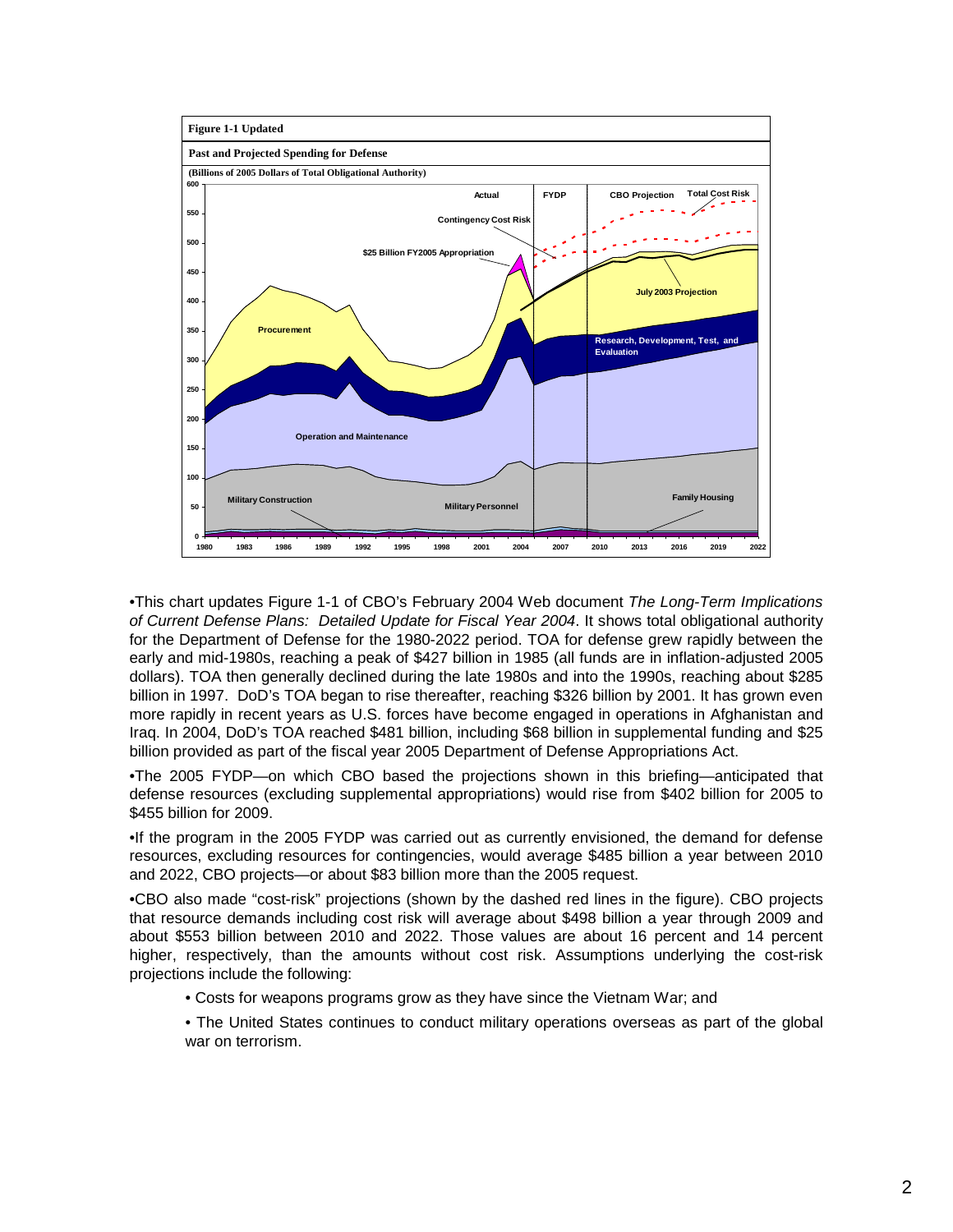

•This chart updates Figure 1-2 of CBO's February 2004 web document. It compares past and projected spending for DoD with overall federal spending and the size of the U.S. economy.

•The same historical pattern characterizes DoD's spending measured as a share of federal expenditures or of gross domestic product (GDP). Both shares grew through the early 1980s. DoD's share of GDP reached a high point in 1986, and its share of federal spending peaked in 1987. Both shares declined thereafter, reaching a low point in 1999.

•Trends in those shares during the period covered by the 2005 FYDP and by CBO's projections are also similar. Both shares grew through 2004 but begin a gradual and steady decline thereafter.

•The share of GDP attributable to defense spending falls because projected real (inflation-adjusted) increases in GDP outpace the increases projected for defense outlays.

•DoD's share of federal spending declines because projected real increases in mandatory spending for programs such as Social Security and Medicare outpace increases projected for defense spending.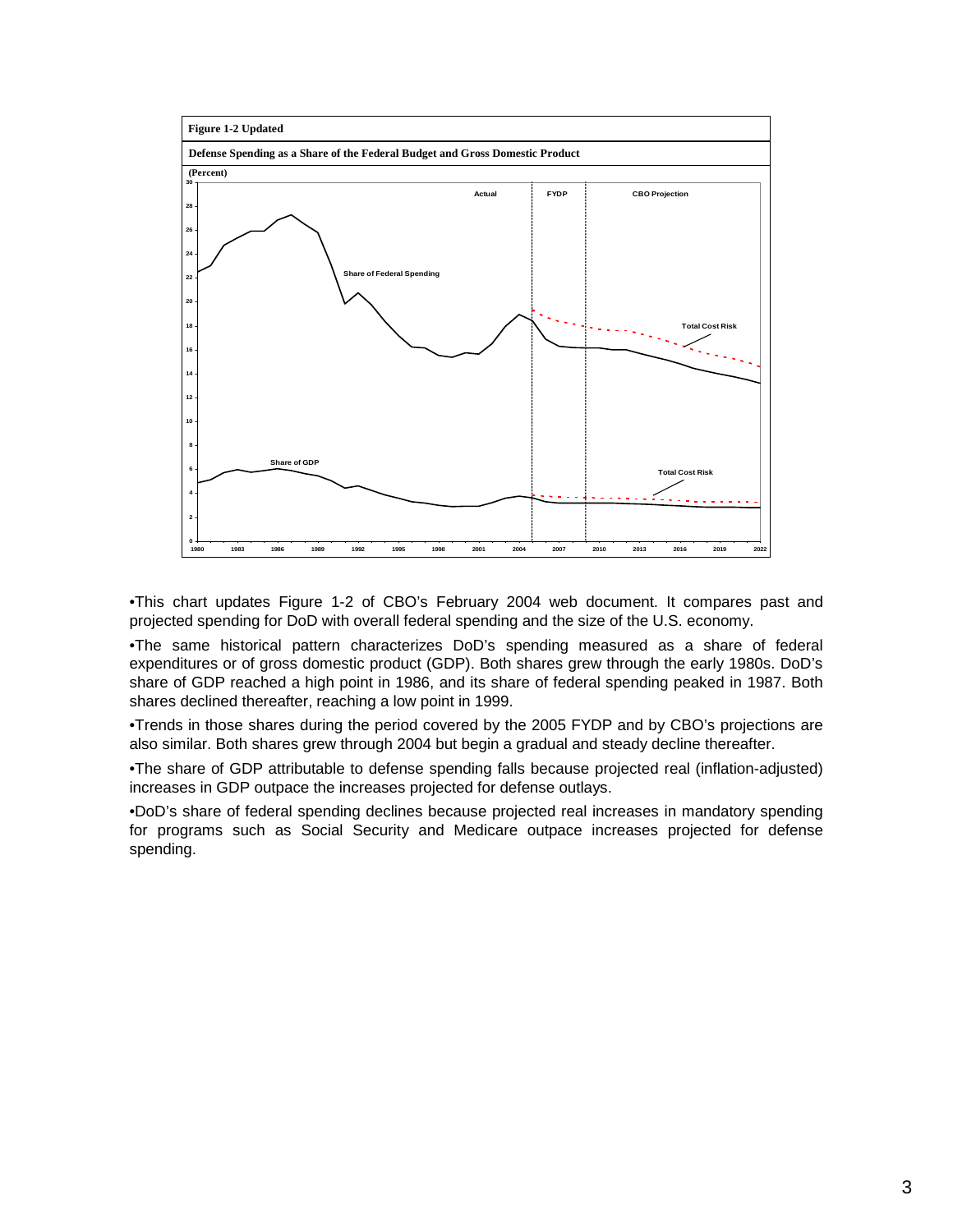

•This chart updates Figure 2-1 of CBO's February 2004 Web document. The operation and support (O&S) budget, which accounts for about 60 percent of defense spending, pays for DoD's day-to-day operations as well as for military and civilian payrolls. CBO projects that without cost risk, O&S spending will reach \$322 billion in 2022.

•Most of the projected growth in O&S spending results from the growing cost of medical benefits for military personnel and from rising wages for both military and civilian personnel.

•As the dashed red lines in the figure show, growth in the demand for O&S resources could be greater than DoD anticipates. CBO estimates that with cost risk, the O&S budget could reach \$363 billion in 2022. The cost risks include:

•Continued involvement in contingency operations associated with the global war on terrorism, such as those in Afghanistan, Iraq, and elsewhere (that cost risk decreases from \$56 billion in 2005 to \$21 billion in 2022).

•Faster-than-expected growth in DoD's health care costs (\$11 billion of cost risk in 2022).

•A permanent increase of 30,000 in the Army's end strength (\$3 billion of cost risk in 2022).

•Cancellation of the scheduled 2005 round of base realignments and closures (\$2.4 billion of cost risk in 2022).

•CBO created subcategories of O&S spending based on force and infrastructure codes used within DoD.

•Military and civilian pay increases account for all of CBO's projected spending growth in every subcategory except "Operating Forces" (Figure 2-4) and "Medical" (Figure 2-5). CBO projects that those pay levels will grow at the same rate as the employment cost index (ECI).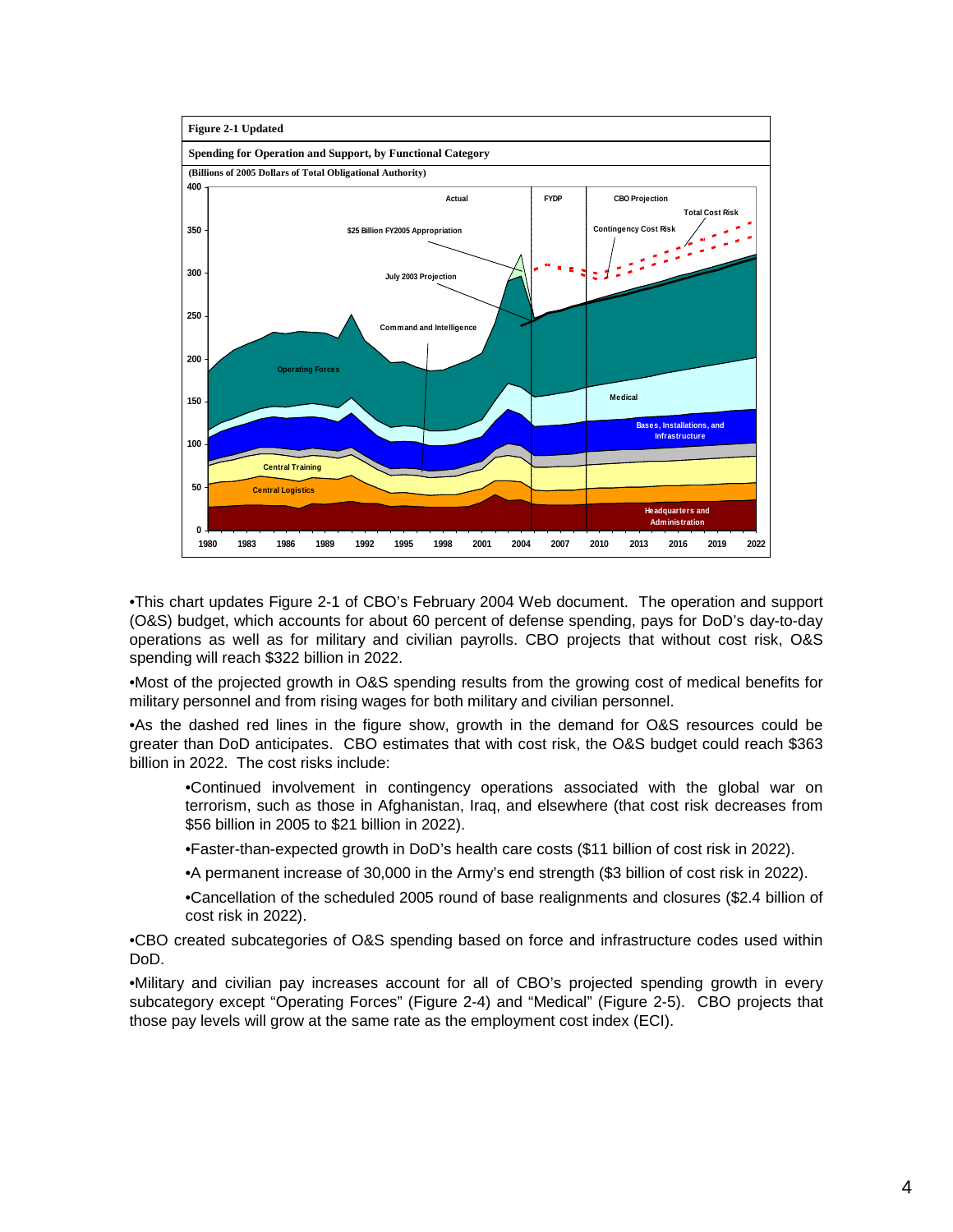

•Between 2005 and 2009, the Departments of the Army, Navy, and Air Force will receive approximately 30, 28, and 26 percent of the O&S budget, respectively. Defense-wide activities (labeled "Other DoD" in the figure), including the Defense Health Program, make up the rest of the O&S budget.

•CBO projects that for every department, average annual O&S spending will grow at a rate between 1.2 percent and 2.0 percent between 2010 and 2022.

•The Army has received the largest portion of supplemental funding for current operations and would be likely to receive the largest portion of future supplemental funding for contingencies.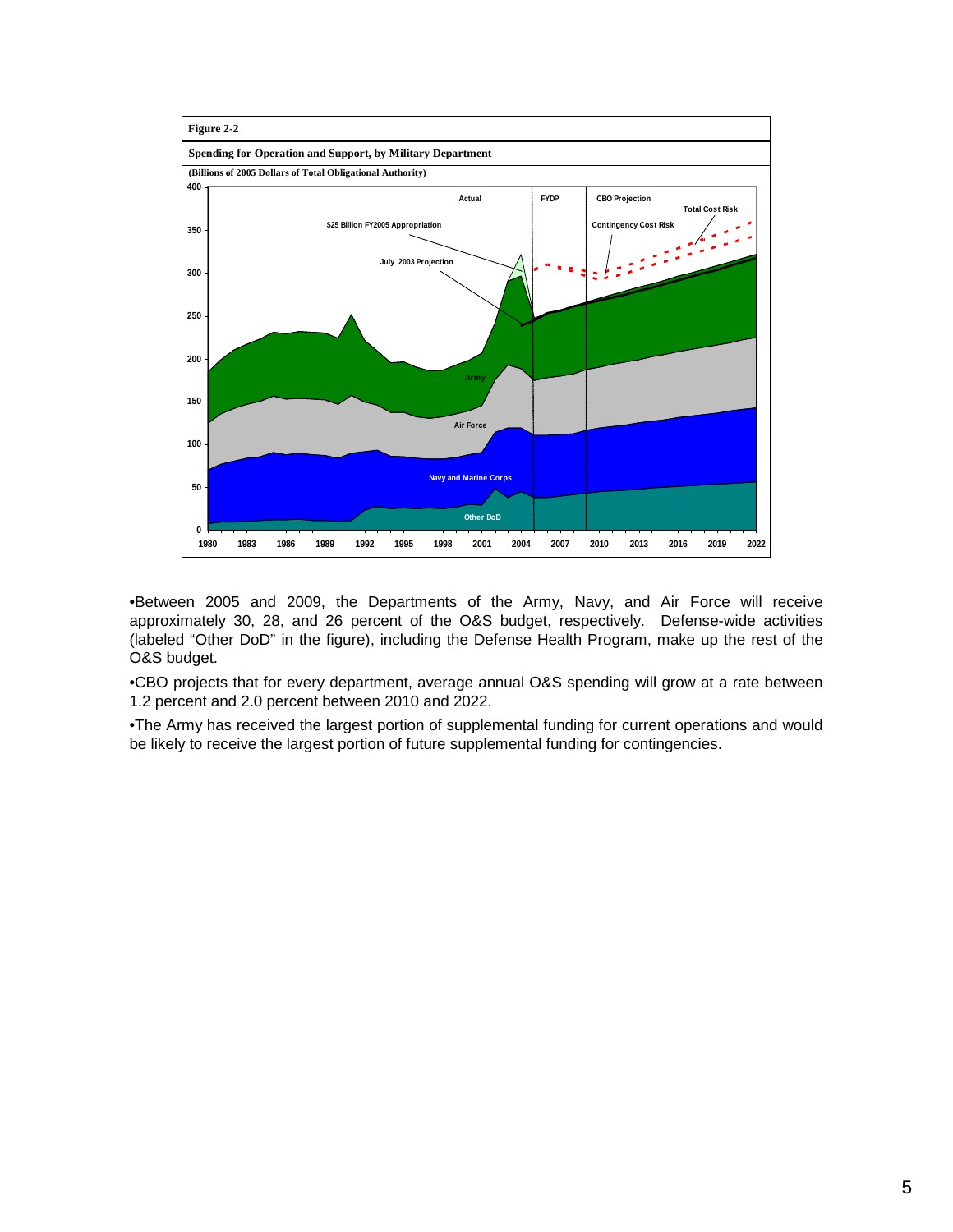

•CBO projects that military personnel spending will increase from \$114 billion in 2010 to \$141 billion in 2022, an average annual growth rate of 1.7 percent. That growth is attributable to two factors:

•CBO's assumption, consistent with DoD planning documents, that military pay raises must keep pace with the ECI, a measure of the average pay level in the U.S. civilian economy.

•CBO's assumption, consistent with DoD's actuaries, that medical accrual costs will steadily increase. These costs are intended to fund the future medical spending for military retirees and dependents when they reach age 65.

•Operation and maintenance (O&M) spending will increase from \$156 billion in 2010 to \$181 billion in 2022, an average annual growth rate of 1.3 percent. Most of that growth comes from:

•The assumption that DoD must also provide civilian employees with pay raises equivalent to the ECI.

•Increasing medical costs associated with the Defense Health Program.

•Most supplemental funding for operations in Iraq, Afghanistan, and elsewhere is allocated to O&M.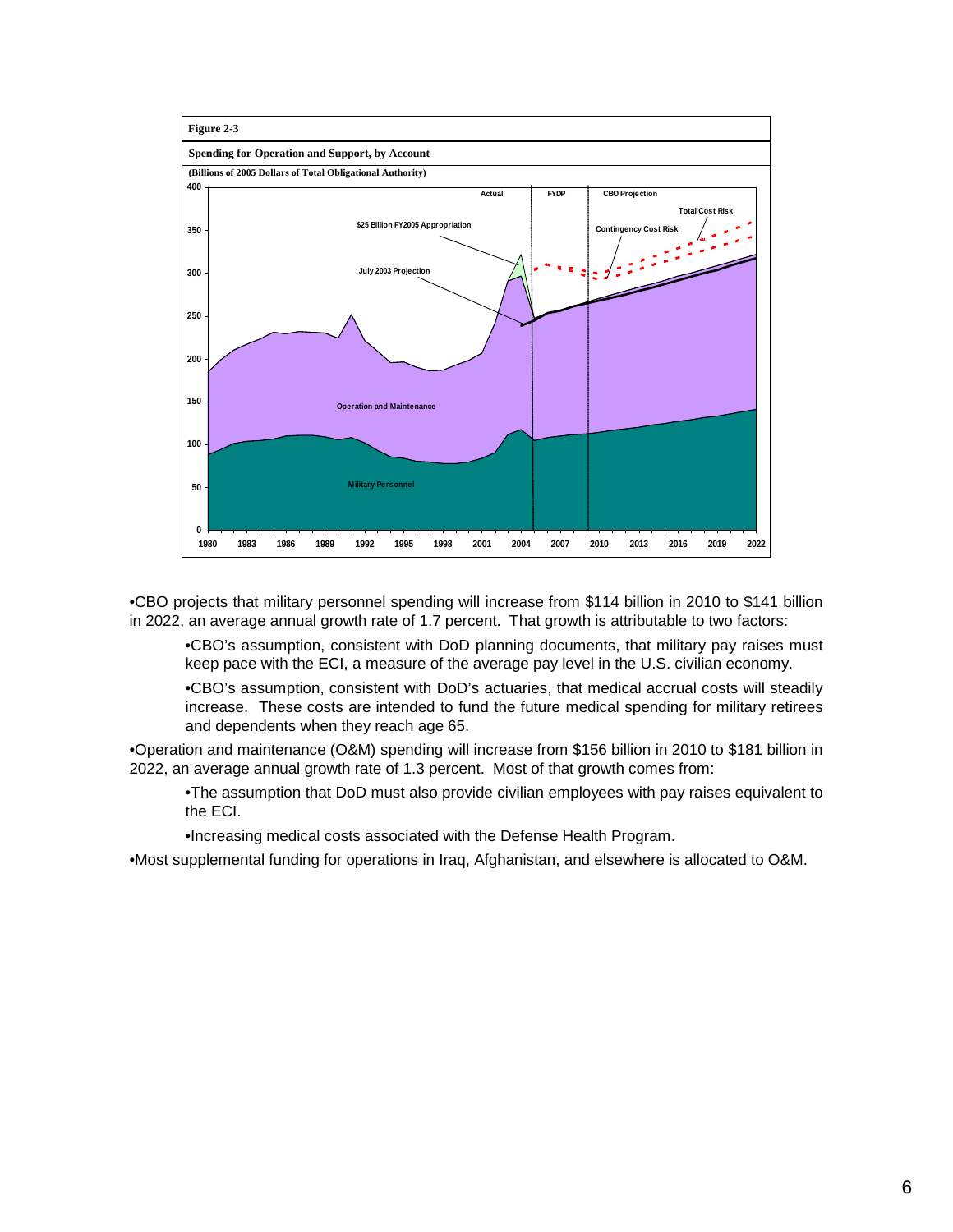

•The O&S subcategory "Operating Forces" pays for military and support units assigned to Combatant Commands.

•CBO projects that Operating Forces will experience \$9 billion of spending growth in addition to pay increases. That extra growth results from:

- •Continuing long-term trends of rising Army and Marine Corps ground force O&M costs per active-duty service member.
- •Increased O&M costs for aging weapon systems.
- •New weapon systems that are more complex and have higher O&M costs than the systems they replace.

•CBO estimates that the Operating Forces subcategory receives about two-thirds of all supplemental contingency funding. Therefore, CBO allocates about two-thirds of contingency cost risk to this category.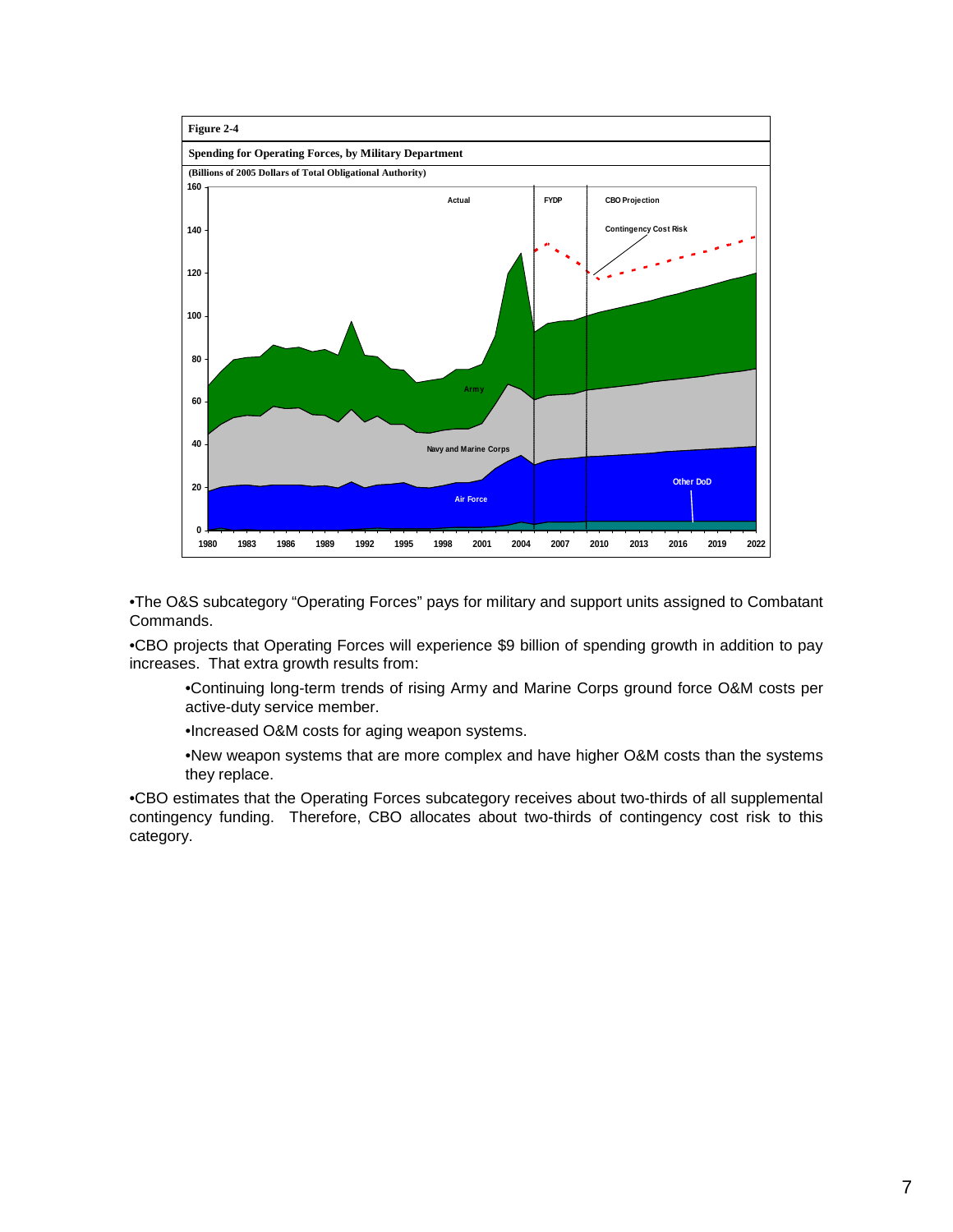

•CBO estimates that total real medical spending will increase by three-quarters, from \$34 billion in 2005 to over \$60 billion by 2022. Including cost risk, real medical spending could more than double, exceeding \$71 billion by 2022, CBO projects.

•Accrual payments for beneficiaries over age 65 will make up over 40 percent of the increase in medical spending. CBO's projection indicates that by 2022, accrual payments will be more than twice as large in real terms as they are currently, reaching a total of over \$21 billion.

•Pharmaceuticals make up the fastest-growing category of medical spending. Without cost risk, real drug expenditures will triple from \$2.7 billion in 2005 to \$8.1 billion in 2022; with cost risk included, real drug expenditures will quadruple to \$10.9 billion in 2022.

•Purchased care and private-sector contracts are projected to grow by 75 percent in real terms, from \$7.4 billion in 2005 to \$13.0 billion in 2022. With cost risk, spending in this category could increase by 111 percent in real terms, reaching \$15.7 billion in 2022.

•The military's direct-care system and other medical spending are projected to grow by 40 percent in real terms, from \$7.5 billion in 2005 to \$10.5 billion in 2022. If costs grow more quickly than anticipated by DoD, spending in this category could grow by 112 percent in real terms, reaching \$15.8 billion in 2022.

•CBO anticipates that spending on uniformed medical personnel will grow by only 26 percent in real terms by 2022, paralleling the rate of growth for other types of military personnel. CBO expects real spending in this category to grow from \$6.2 billion in 2005 to \$7.7 billion in 2022.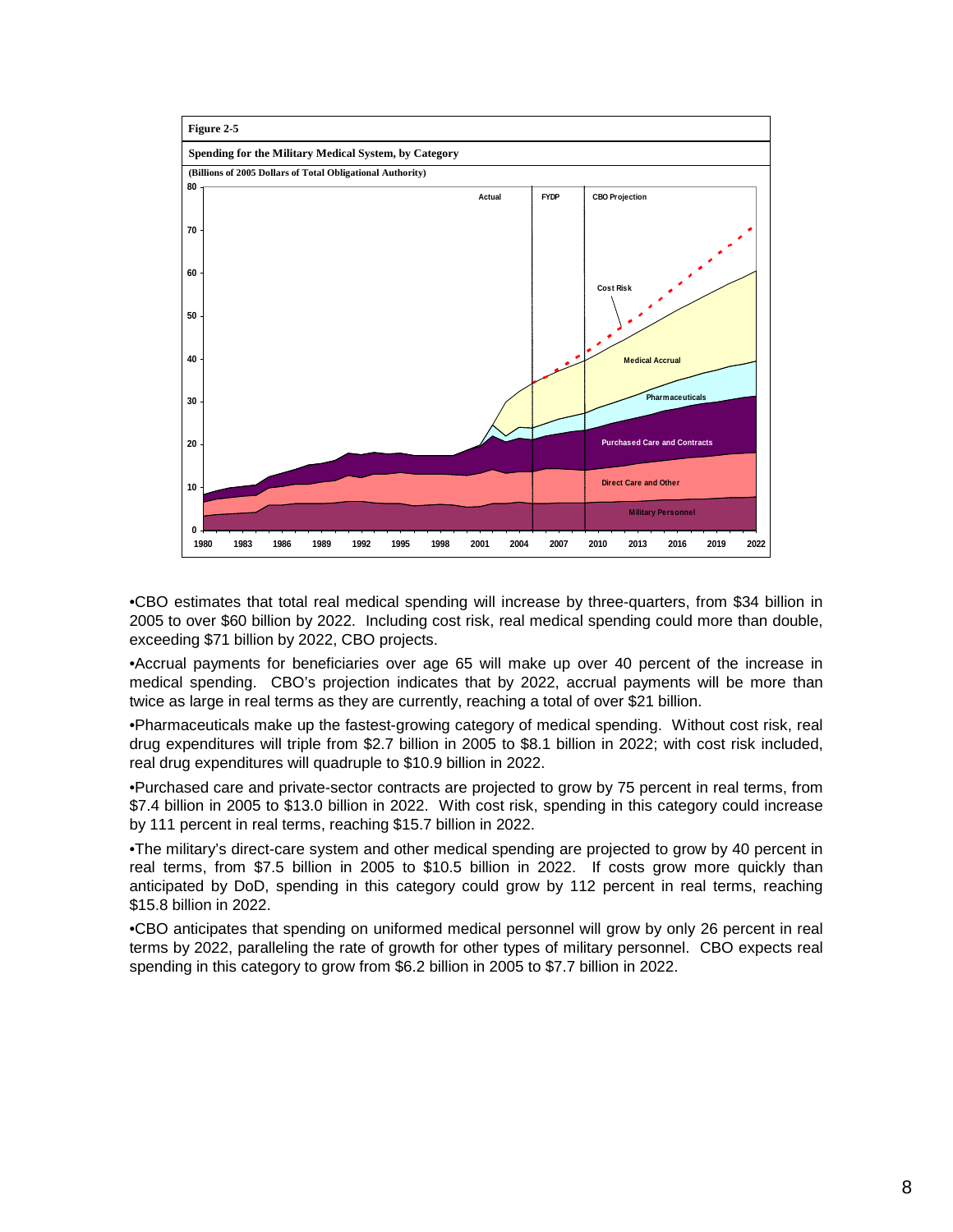

•This chart updates Figure 3-1 of CBO's February 2004 Web document. It provides a breakout of the more than one-third of DoD's budget (about \$145 billion in 2005) allocated to investment, which funds development and procurement of DoD's weapon systems.

•The 2005 FYDP anticipated that investment spending would grow to \$176 billion by 2009—about 21 percent more than in 2005. On the basis of that plan, CBO projects that if weapons costs do not grow as they have historically, investment resources will continue to increase, reaching about \$191 billion by 2013, and then decline. Over the 2010-2022 period, those resources would average about \$179 billion a year.

•That projection is about 3 percent larger than in CBO's February 2004 Web document. Most of the increase is associated with growth in the costs of the Joint Strike Fighter program and in the costs of selected command, control, communications, computers, intelligence, surveillance, and reconnaissance (C4ISR) programs.

•If the costs of weapons grow in the future as they have over the past 30 years, resource requirements for planned purchases in 2009 could equal \$201 billion, or about 14 percent more than without cost growth. In that case, funding during the 2010-2022 period could average almost \$212 billion—about 19 percent more than without cost growth.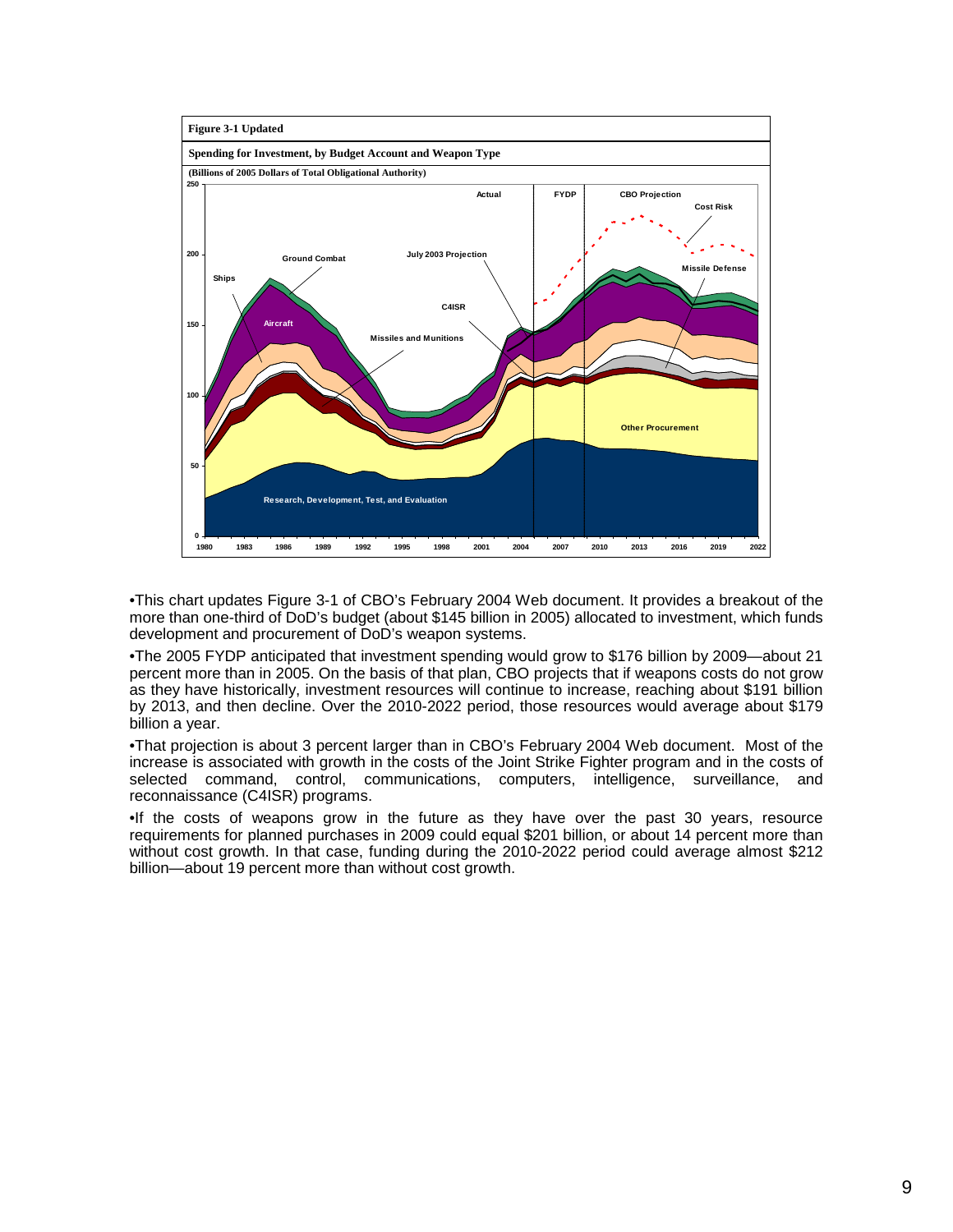

•During the period from 1980 to 2003, the share of DoD investment resources allocated to the military services and to other defense activities was as follows:

•Army investment averaged \$22 billion, 17 percent of total DoD investment;

•Navy and Marine Corps investment averaged \$44 billion, 34 percent of the total;

•Air Force investment averaged \$49 billion, 38 percent of the total; and

•Investment in other defense activities averaged \$13 billion, 11 percent of the total.

•During the period from 2005 to 2009, the share of investment resources that DoD anticipates allocating to the military services and to other defense activities is as follows:

•Army investment averages \$23 billion, 15 percent of total DoD investment;

•Navy and Marine Corps investment averages \$53 billion, 33 percent of the total;

•Air Force investment averages \$57 billion, 36 percent of the total; and

•Investment in other defense activities averages \$27 billion, 17 percent of the total.

•During the period from 2010 to 2022 that CBO's projection spans, the share of investment resources allocated to the military services and to other defense activities is as follows:

•Army investment averages \$38 billion, 21 percent of total DoD investment;

•Navy and Marine Corps investment averages \$48 billion, 27 percent of the total;

•Air Force investment averages \$68 billion, 38 percent of the total; and

•Investment in other defense activities averages \$24 billion, 14 percent of the total.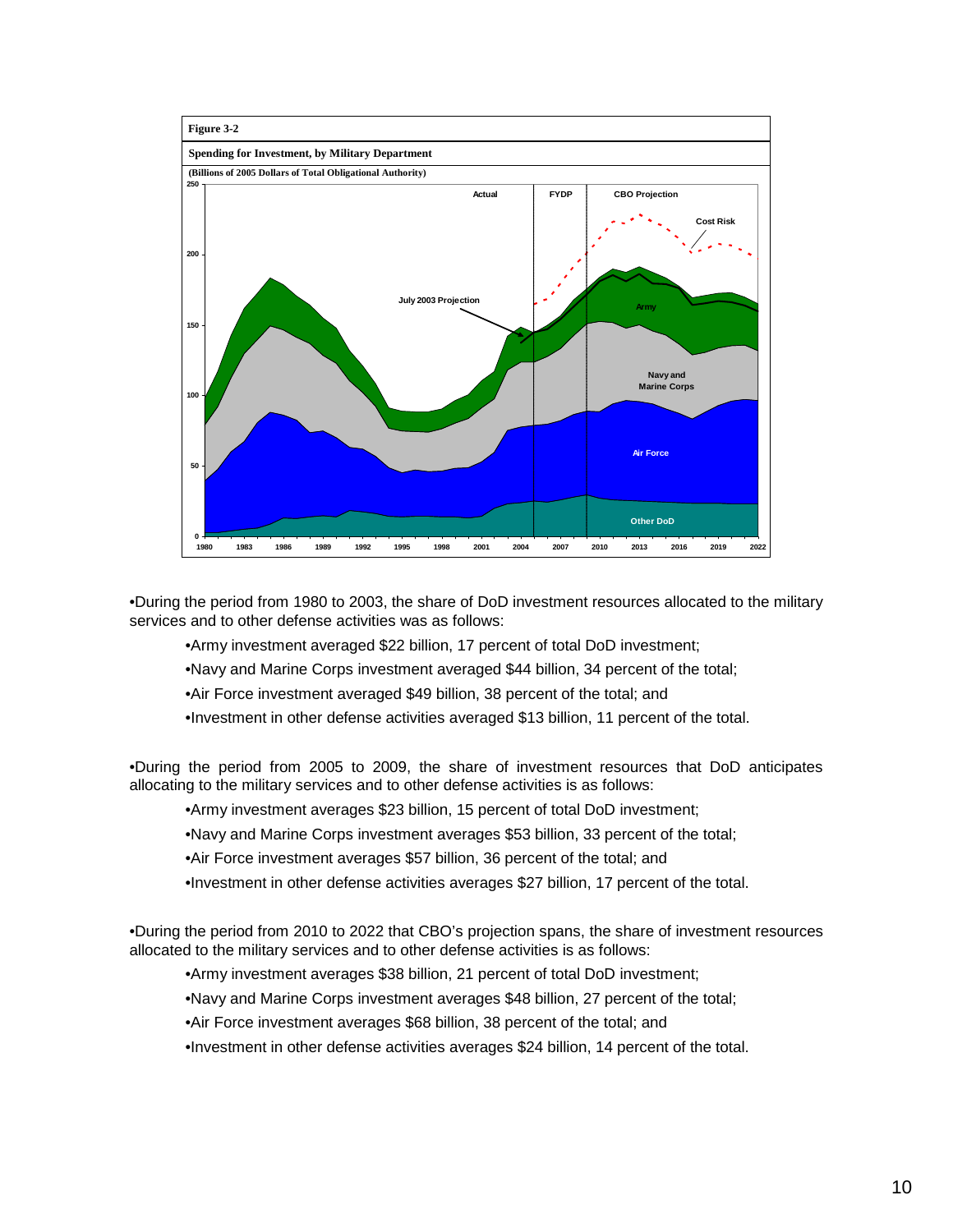

•This chart updates Figure 3-3 of CBO's February 2004 Web document. It depicts the Army's past overall level of investment and future investment plans.

•On the basis of those plans, CBO projects that the Army's investment spending would exceed its previous (1985) peak of \$34 billion in 2012, reach a new peak of \$42 billion in 2014, and then decline to about \$33 billion by 2022.

•CBO's projection of the Army's annual investment spending from 2010 to 2022 averages about \$38 billion. Investment levels remain about the same as in the February 2004 projection despite changes in the Army's plans, including:

•Cancellation of the Comanche helicopter program and reinvestment of the released funds in other Army aircraft programs, and

•A one-year delay in the start of procurement of the Future Combat System (FCS), which will replace current ground combat vehicles.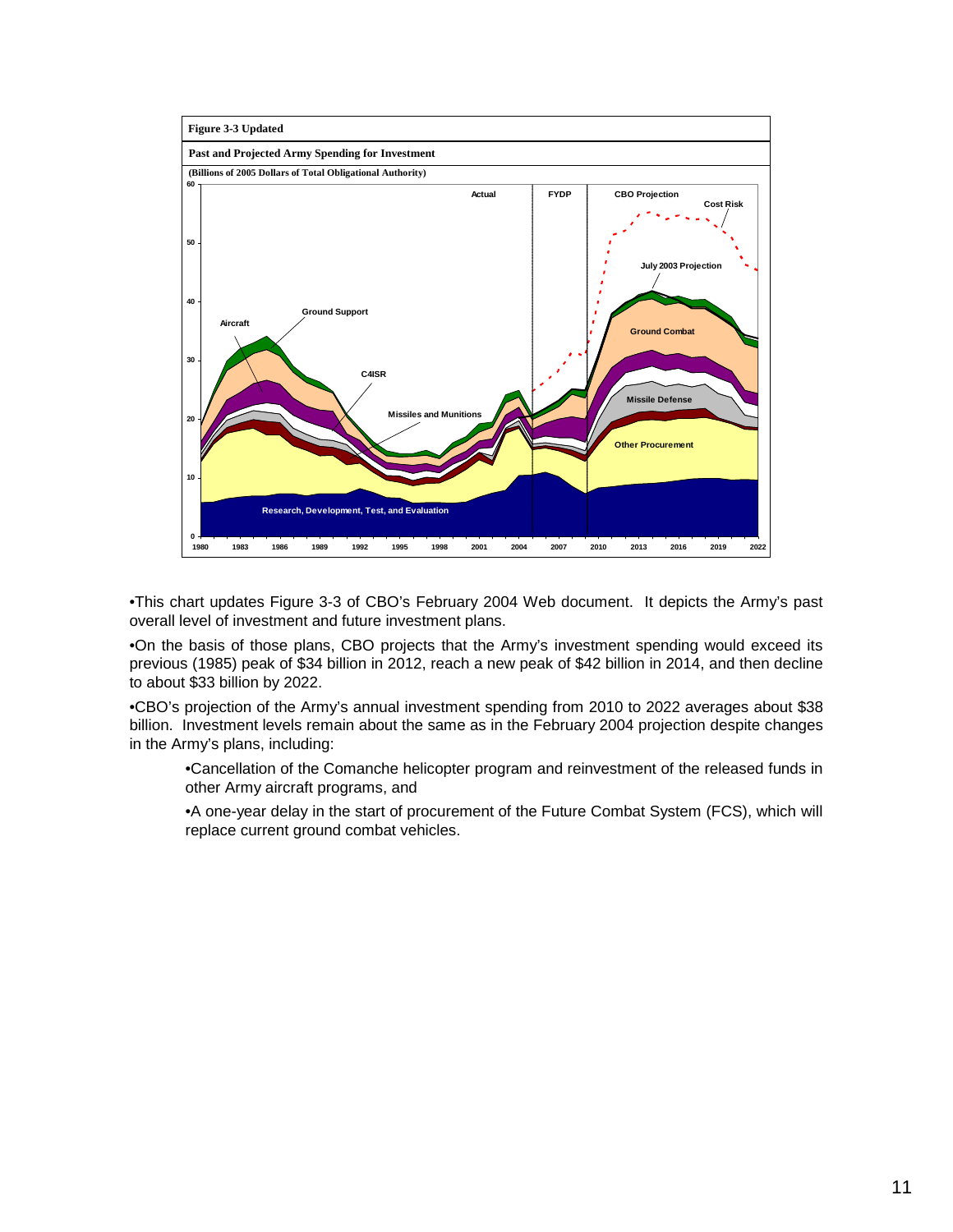

•This chart updates Figure 3-4 of CBO's February 2004 Web document. It shows past and projected purchases of ground combat vehicles for the Army measured by the number of vehicles (the top part of the chart) and in billions of 2005 dollars (the bottom part of the chart).

•The "Other" category includes vehicles such as the M88 recovery vehicle, the Field Artillery Ammunition Supply Vehicle (FAASV), and the M113 armored personnel carrier.

•Purchases of ground combat vehicles during the 1990s averaged 480 a year, roughly one-third of the upper end of the range of steady-state purchases needed to sustain the fleet indefinitely.

•The FCS program—a key element of the Army's transformation plans—included in the President's 2005 budget would:

•Purchase the first FCS vehicles for the Army's brigades in 2009;

•Purchase enough FCS vehicles to equip two brigades a year beginning in 2011, and

•Equip all of the Army's brigades with elements of the FCS by 2045.

•The projected annual procurement rate of almost 800 FCS vehicles would not be sufficient to maintain the combat vehicle fleet in a steady state.

•The Army's current plans differ from its 2004 plans by delaying the purchase of the first brigade set of FCS vehicles by one year.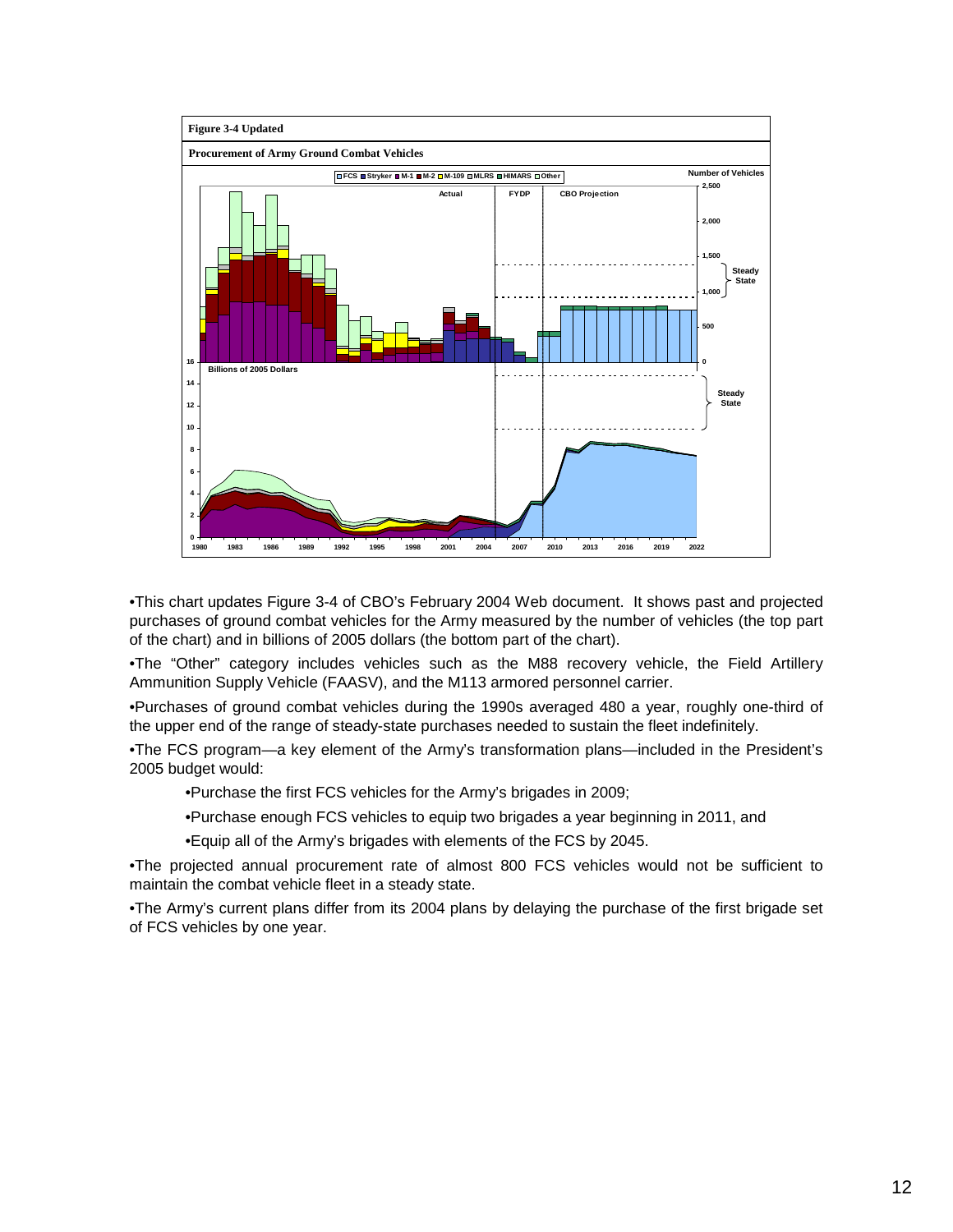

•This chart updates Figure 3-5 of CBO's February 2004 Web document. It shows the age (top part of the chart) and inventory (bottom part of the chart) of the Army's ground combat vehicles.

•The Army has not purchased enough combat vehicles during the past 14 years to prevent the ground combat fleet as a whole from aging. Indeed, the fleet's average age has risen almost steadily since 1990. It is currently about 14 years—roughly double what it was in 1990.

•Deliveries of new vehicles will not be sufficient to arrest aging until substantial numbers of FCS vehicles begin to enter the fleet in 2012, at which point the average age of the fleet should peak at about 19 years. After that, the average age of the fleet declines continuously but remains above the upper bound of the target half-life range for ground combat vehicles for the rest of the projection period.

•Those findings are essentially the same as in CBO's February 2004 projection.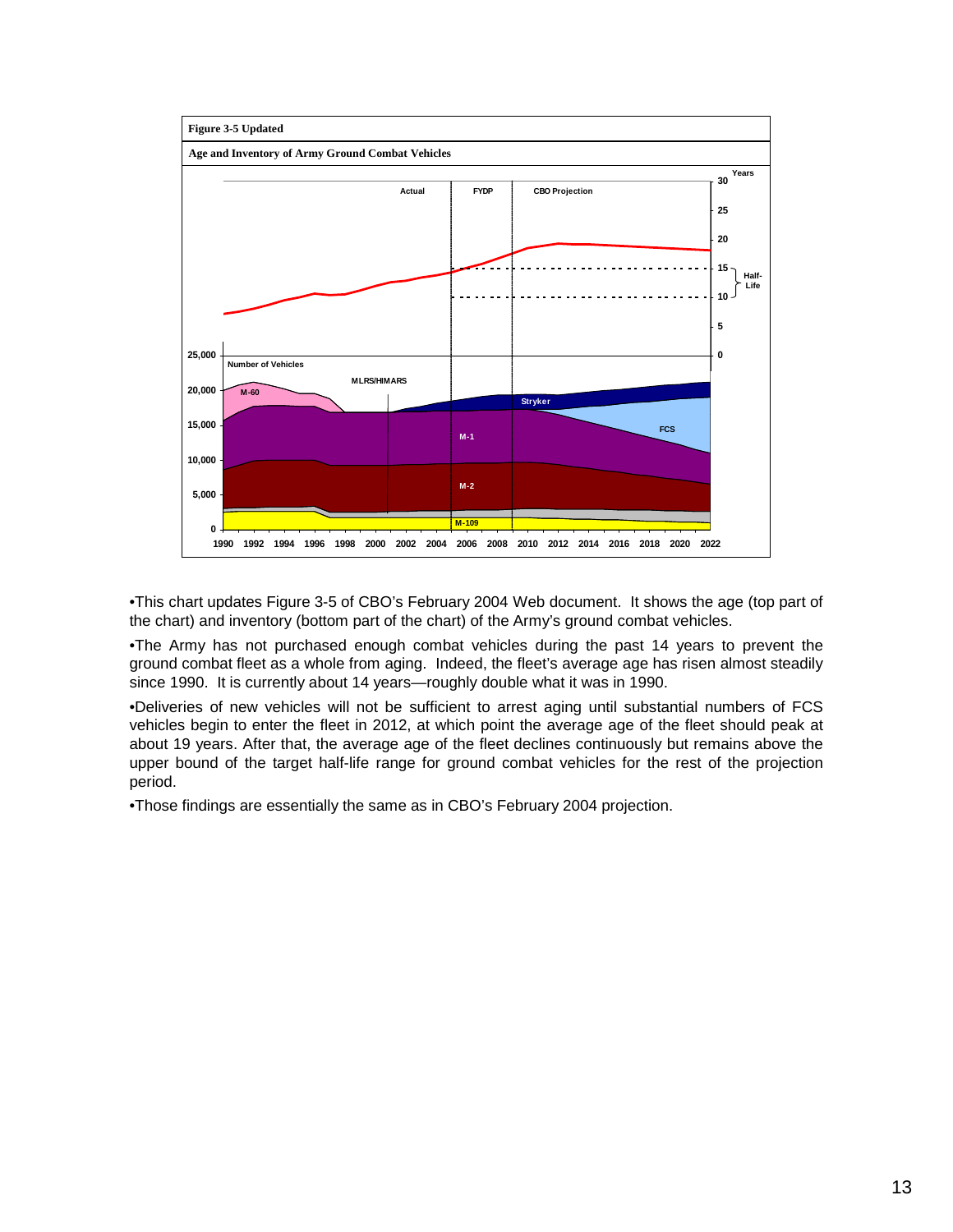

•This chart updates Figure 3-6 of CBO's February 2004 Web document. It shows past and projected purchases of Army helicopters by the number of helicopters (the top part of the chart) and funds invested in billions of 2005 dollars (the bottom part of the chart).

•The Army plans to increase its annual purchases of new and remanufactured helicopters from 33 in 2004 to 272 by 2009, with a corresponding increase in funding during that period. Annual purchases are slated to decline after that, but they would remain relatively steady at about 110 from 2012 to the end of CBO's projection period.

•The most significant change in helicopter procurement that the Army made between its 2004 and 2005 budget plans was to cancel the Comanche program and initiate several new programs in its place, including:

•A future utility rotorcraft (FUR),

•An armed reconnaissance helicopter,

•A light utility helicopter (LUH), and

•Tentative plans for a joint heavy-lift (JHL) helicopter.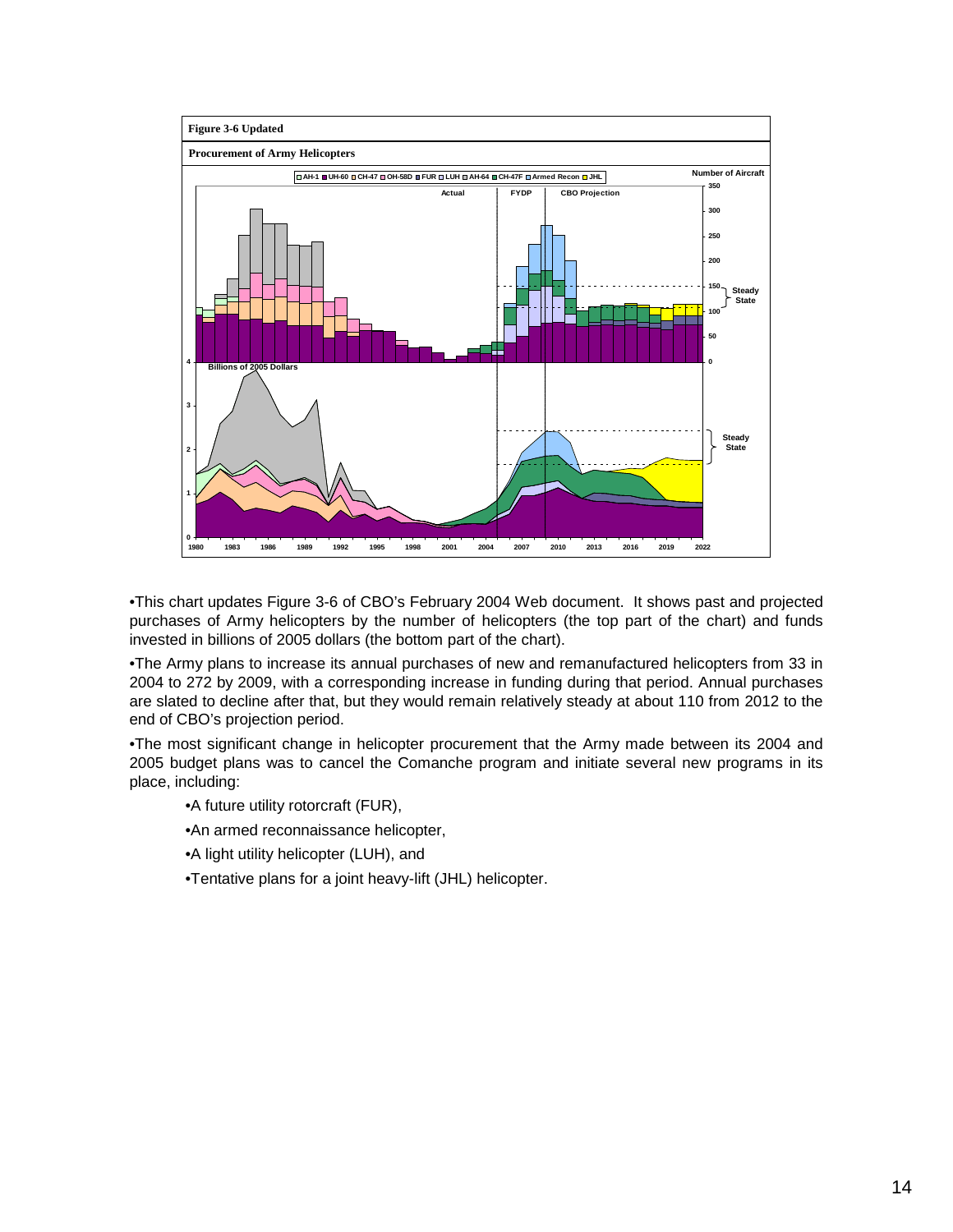

•This chart updates Figure 3-7 of CBO's February 2004 Web document. It shows the age (top part of the chart) and inventory (bottom part of the chart) of the Army's helicopters.

•Although the Army has bought few helicopters recently, it has retired a large number of older helicopters as it has reduced its total helicopter inventory to less than half the size of the late 1980s and early 1990s. Those retirements have allowed the average age of the helicopter fleet to remain within or close to the target half-life range.

•Beginning around 2008, projected deliveries of new armed reconnaissance and utility helicopters will cause the average age of the fleet to stabilize, decline, and then stabilize again.

•The average age of the Army's helicopter fleet declines more rapidly in this projection than in CBO's February 2004 projection because the Army's new plans introduce more new helicopters into the fleet, and introduce them sooner, than the Comanche program would have done.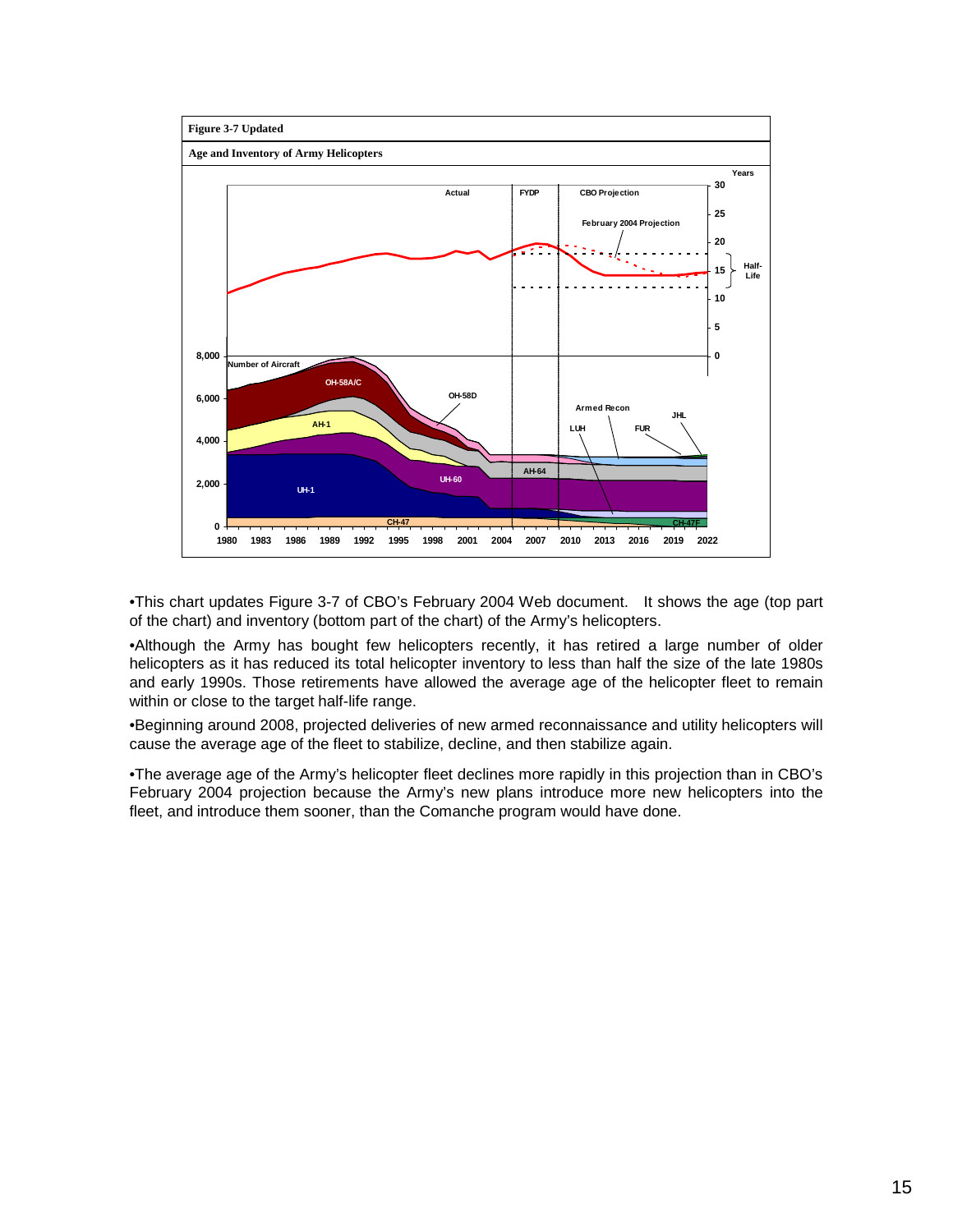

•This chart updates Figure 3-9 in CBO's February 2004 Web document. The 2005 FYDP and CBO's current projection envision providing greater investment resources to the Department of the Navy (which includes the Marine Corps) through 2016 than did CBO's February 2004 projection.

•Current plans would increase Navy investment from \$45 billion in 2005 to a peak of about \$64 billion in 2010. After that, investment resources would gradually decline to \$35 billion by 2022, averaging about \$48 billion a year between 2010 and 2022.

•If costs grow as they have in the past, however, the Navy's investment spending could rise to a peak of about \$74 billion in 2010, average \$57 billion a year between 2010 and 2022, and then fall back to about \$43 billion by the end of the period.

•In the President's budget, the Navy's planned annual shipbuilding grows from nine to 17 ships a year between 2005 and 2009. Under the 2004 FYDP, the Navy had planned to buy 45 ships during the 2005-2009 period. Under the 2005 FYDP, the Navy plans to buy 48 ships over those five years.

•For 2005, the President requested five surface combatants, one attack submarine, one amphibious ship, and two support ships.

•The Marine Corps's plans for items purchased through its procurement account changed little between the 2004 and 2005 FYDPs.

•Plans to invest heavily in ground combat vehicles (such as the new Expeditionary Fighting Vehicle and the Future Light Combat Vehicle) to replace the service's current inventory of aging equipment will require substantial resources over the next 20 years.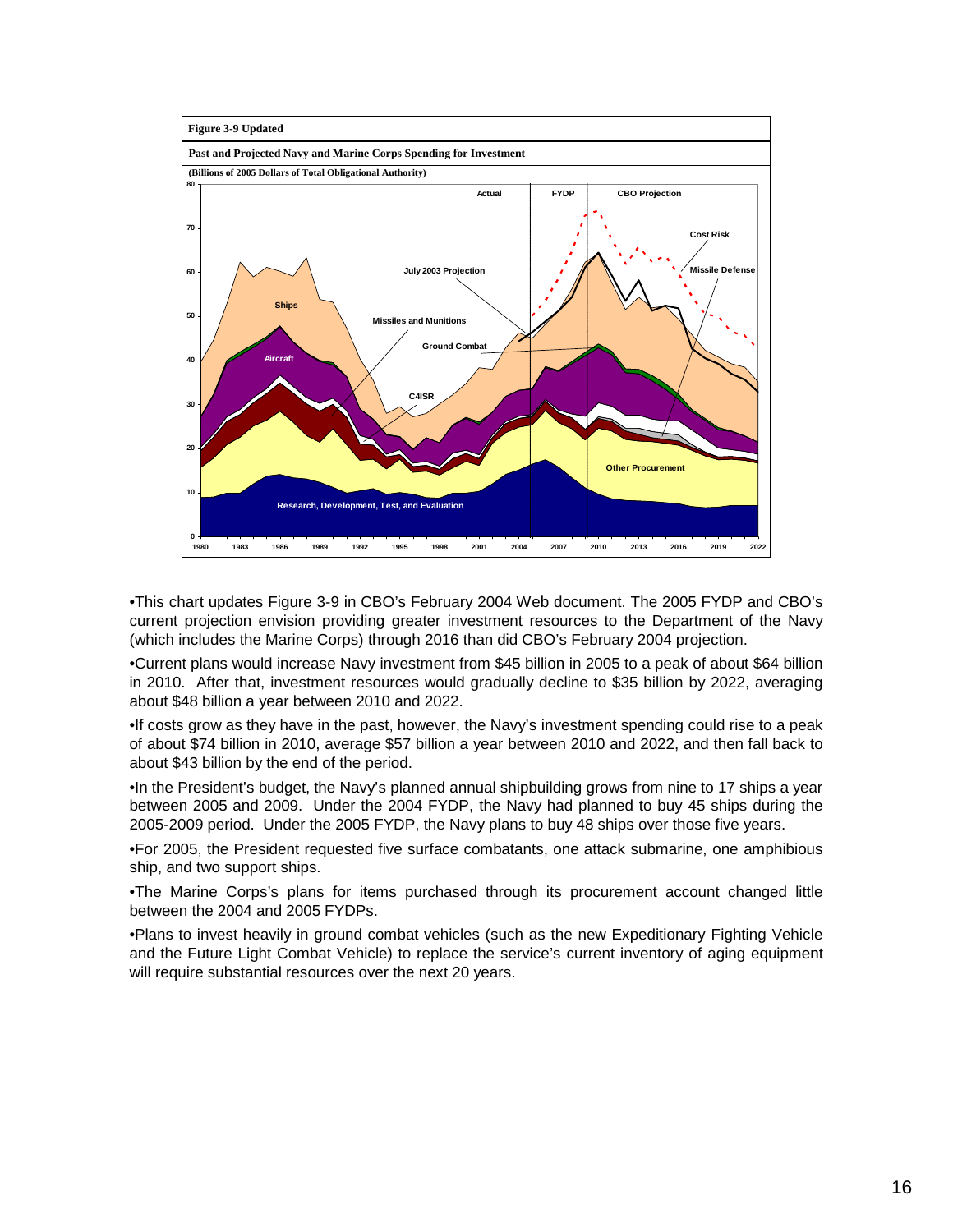

•This chart updates Figure 3-10 of CBO's February 2004 Web document. It shows past and projected purchases of battle force ships for the Navy measured by the number of ships (the top part of the chart) and in billions of 2005 dollars (the bottom part of the chart).

•CBO's projection anticipates an increase in ship purchases because of the Navy's plan to enlarge the fleet from about 300 ships today to 373 ships by 2022.

•Most of the planned increase occurs in the surface combatant force, with the purchase of 50 to 60 littoral combat ships (LCSs).

•Increases in desired capabilities for LHA(R) and MPF(F) amphibious ships also contribute to increased funding for shipbuilding.

•The Navy anticipates that the CVN-21 aircraft carrier class will cost, on average, about \$2 billion more per ship than the Nimitz class that it is replacing.

•Under the 2004 FYDP, the Navy planned to buy one DD(X) destroyer a year between 2005 and 2007. Under the 2005 FYDP, the Navy plans to buy two DD(X)s in 2007 and none in 2006. However, while providing the requested amount of money for the 2005 DD(X), the Congress delayed its authorization to a future year.

•Under the 2005 FYDP, the Navy plans to buy 13 LCSs between 2005 and 2009, an increase of four compared with the same time period under the 2004 plan.

•Doubts about the affordability of the shipbuilding program have led senior Navy officials to consider cutting a number of ship programs, including submarines, amphibious ships, surface combatants, and an aircraft carrier. Those cuts could save an average of about \$3 billion a year in shipbuilding funds over the 2010-2022 period.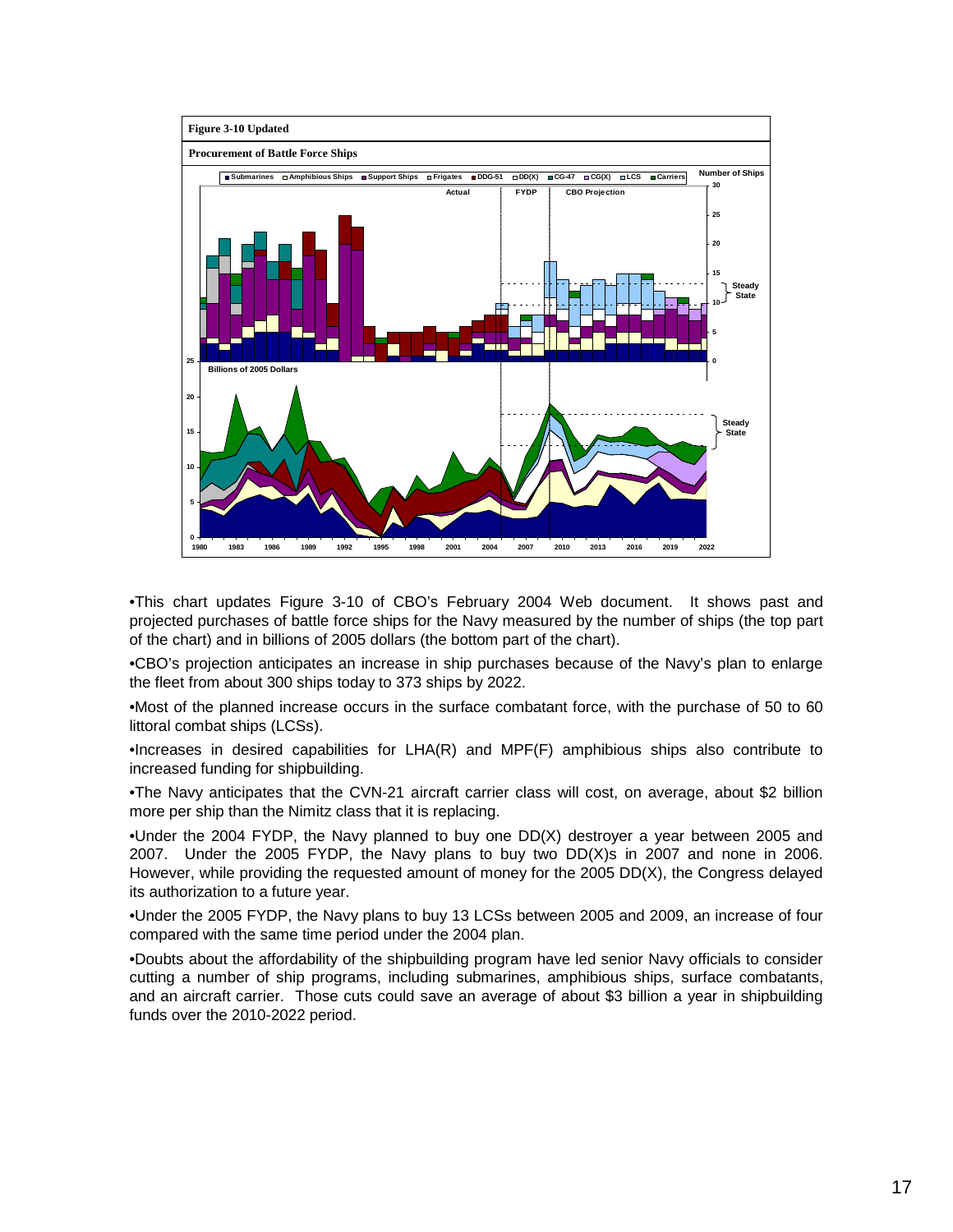

•This chart updates Figure 3-11 of CBO's February 2004 Web document. It shows the age (top part of the chart) and inventory (bottom part of the chart) of the Navy's battle force ships.

•Beyond 2009, the average age of the Navy's ship fleet is projected to remain stable at 16 to 17 years, which is comparable with what CBO projected in February 2004 and is within the target halflife value of 14 to 18 years.

•Planned purchases of the new LCS account for much of the increase in inventory and the stabilization in average fleet age.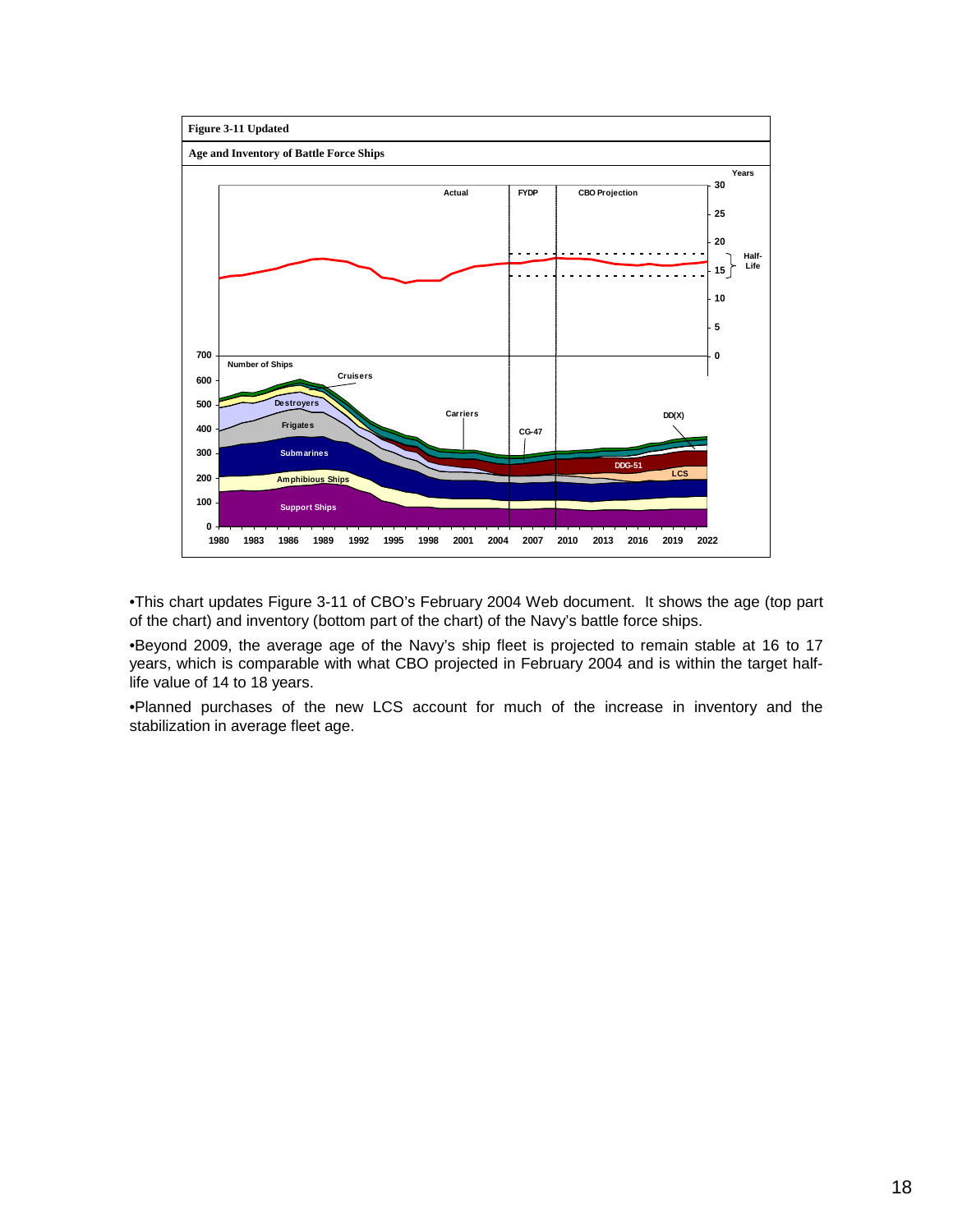

•This chart updates Figure 3-12 of CBO's February 2004 Web document. It shows past and projected purchases of fighter and attack aircraft for the Navy and Marine Corps measured by the number of aircraft (the top part of the chart) and in billions of 2005 dollars (the bottom part of the chart).

•Spending on procurement of tactical fighters will average about \$4.5 billion a year (without cost risk) in the 2005-2022 period, CBO projects.

•Although spending is lower than that average in most years of the projection, it is substantially higher from 2008 through 2011 because of simultaneous purchases of F/A-18E/F, EA-18G, and Joint Strike Fighter (JSF) aircraft.

•Under the 2005 FYDP, the schedule for the JSF has slipped by one year compared with the schedule in the 2004 FYDP. The total number of fighter and attack aircraft that the Navy plans to purchase between 2005 and 2009 has fallen by 37, of which 35 are attributable to the delay in the JSF schedule.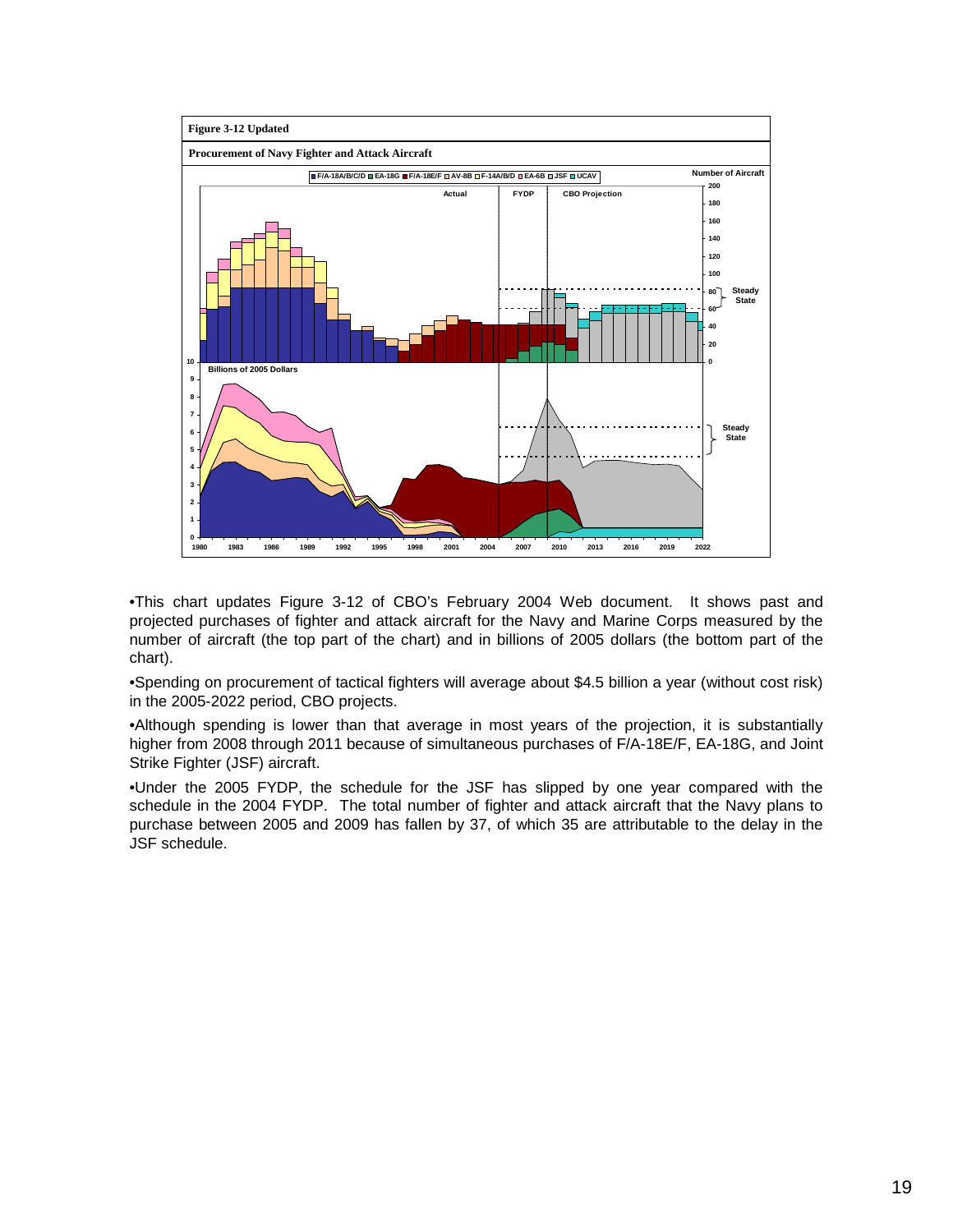

•This chart updates Figure 3-13 of CBO's February 2004 Web document. It shows the age (top part of the chart) and inventory (bottom part of the chart) of the Navy's and Marine Corps's fighter and attack aircraft.

•In CBO's February 2004 projection, the average age of the tactical aircraft fleet was slightly lower because of earlier JSF purchases. That difference disappears by the end of the projection period, when JSF purchases catch up with the previous plan.

•The average age of the Navy's fighter and attack aircraft fleet remains within the target half-life range of 10 to 15 years throughout the projection period.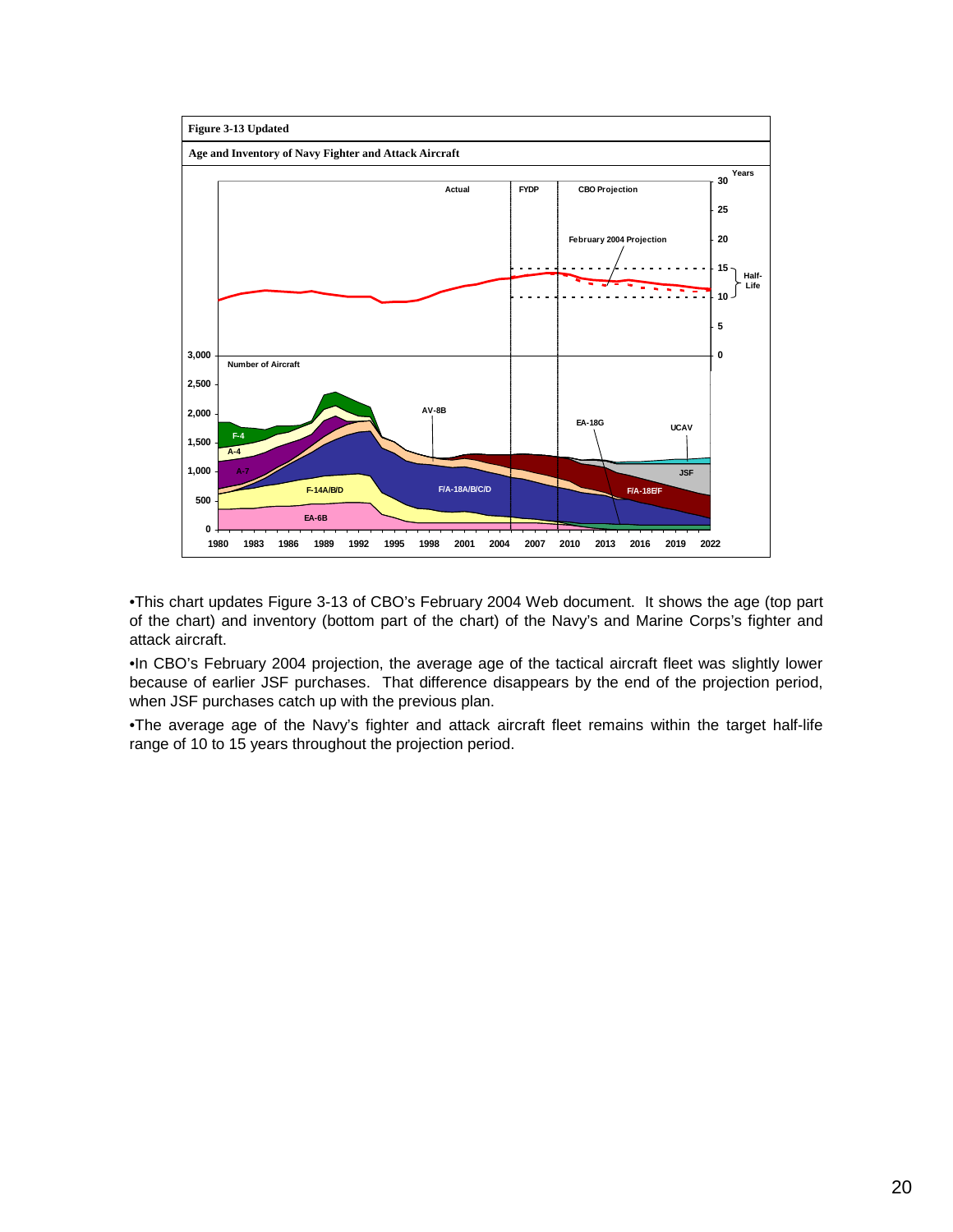

•This chart updates Figure 3-14 of CBO's February 2004 Web document. It shows past and projected purchases of helicopters and tilt-rotor aircraft for the Marine Corps measured by the number of helicopters (the top part of the chart) and in billions of 2005 dollars (the bottom part of the chart).

•CBO's February 2004 projection assumed a service-life extension program for the CH-53E helicopter based on Marine Corps plans at that time. This CBO projection, which is based on new Marine Corps plans, replaces the CH-53E fleet with a new CH-53X helicopter with greater capability.

•Procurement of the V-22 tilt-rotor transport to replace the existing CH-46 fleet accounts for the majority of the funding projected for purchases of Marine Corps helicopters.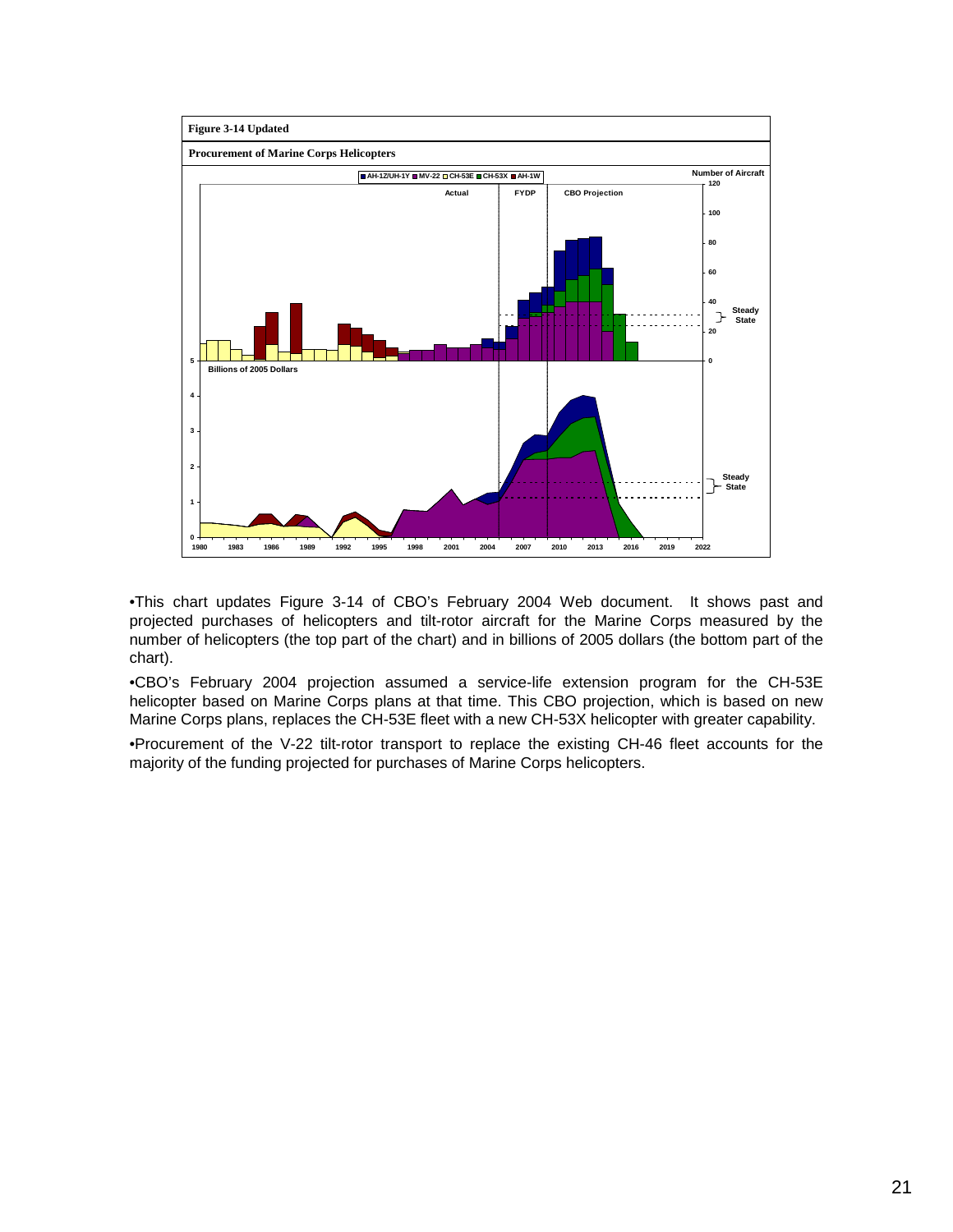

•This chart updates Figure 3-15 of CBO's February 2004 Web document. It shows the age (top part of the chart) and inventory (bottom part of the chart) of helicopters and tilt-rotor aircraft for the Marine Corps.

•Like CBO's February 2004 projection, the current projection envisions that the average age of the Marine Corps's helicopter fleet will begin to decline rapidly toward the end of the FYDP period with increasing deliveries of rebuilt and upgraded utility and attack helicopters and deliveries of the V-22.

•The average age of the helicopter and tilt-rotor fleet is higher than in the February 2004 projection because deliveries of new CH-53X helicopters will arrive later than the remanufactured CH-53E helicopters that CBO assumed in its February 2004 projection.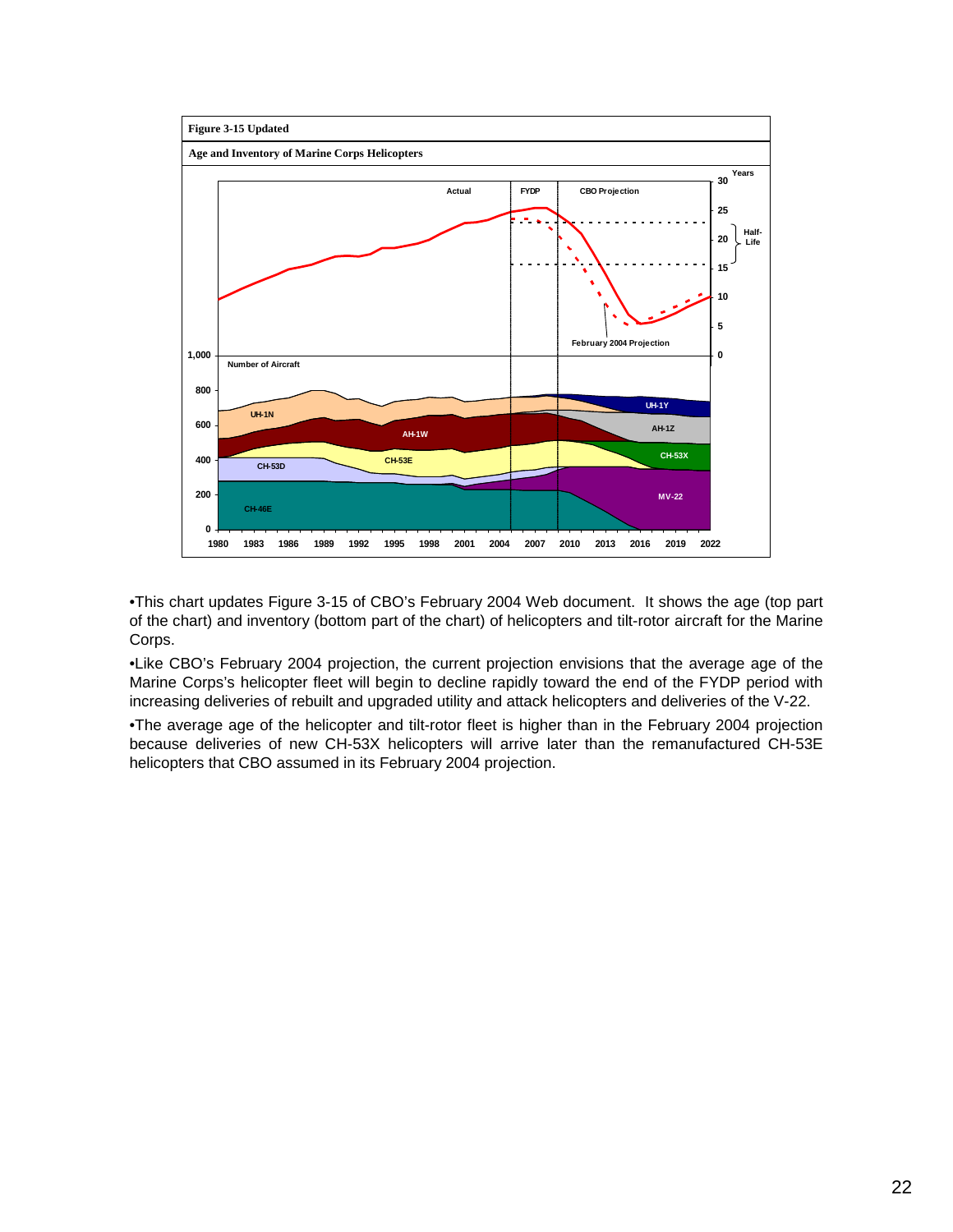

•This chart updates Figure 3-16 of CBO's February 2004 Web document. It shows past and projected purchases of ground combat vehicles for the Marine Corps measured by the number of vehicles (the top part of the chart) and in billions of 2005 dollars (the bottom part of the chart).

•There are no significant changes from CBO's February 2004 estimate. Projected purchases of the new Expeditionary Fighting Vehicle (EFV), which will replace the existing fleet of Amphibious Assault Vehicles (AAVs), account for the majority of procurement funding for the Marine Corps's ground combat vehicles.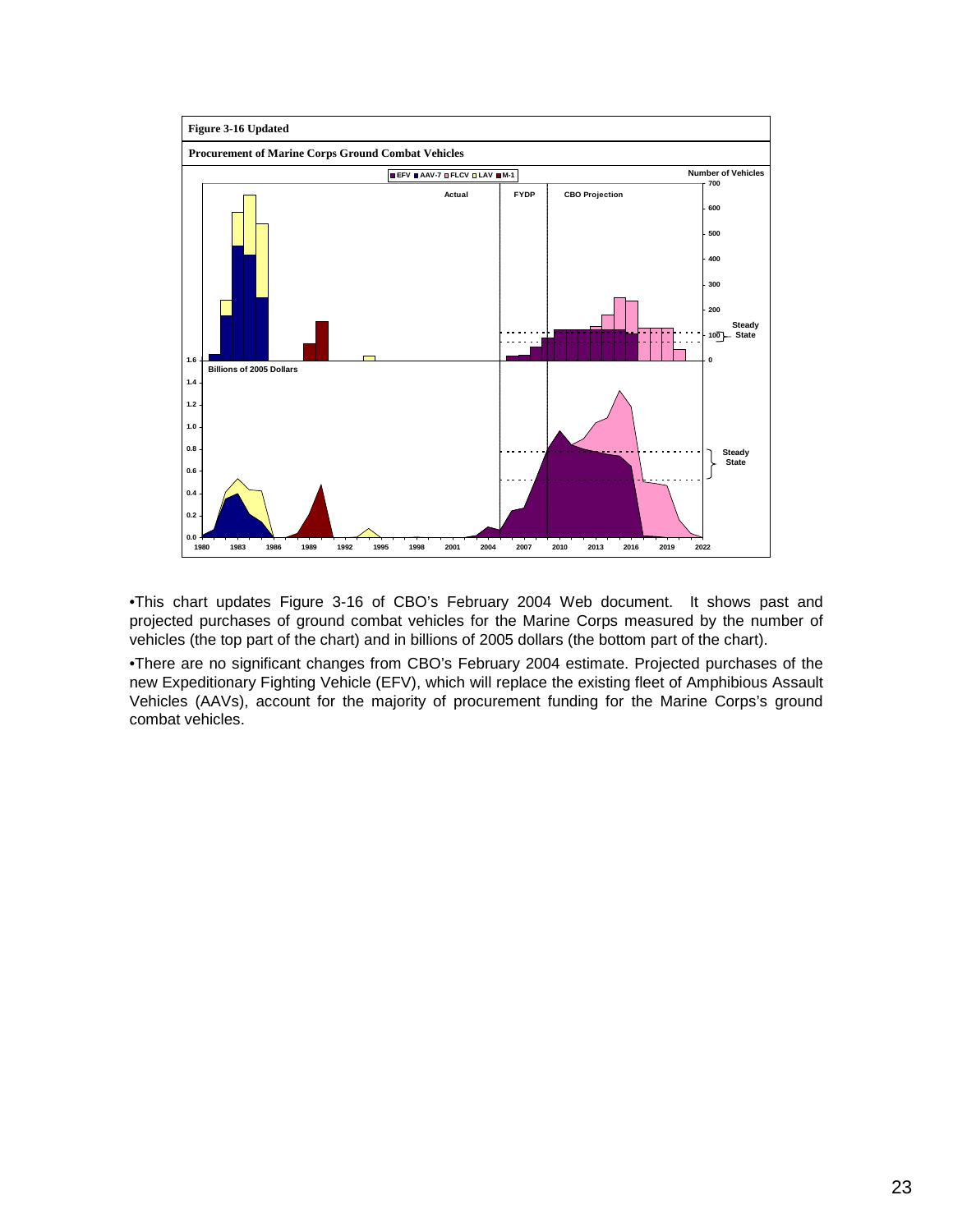

•This chart updates Figure 3-17 of CBO's February 2004 Web document. It shows the age (top part of the chart) and inventory (bottom part of the chart) of ground combat vehicles for the Marine Corps.

•There are no significant changes in the age or inventory of ground combat vehicles relative to CBO's February 2004 estimate.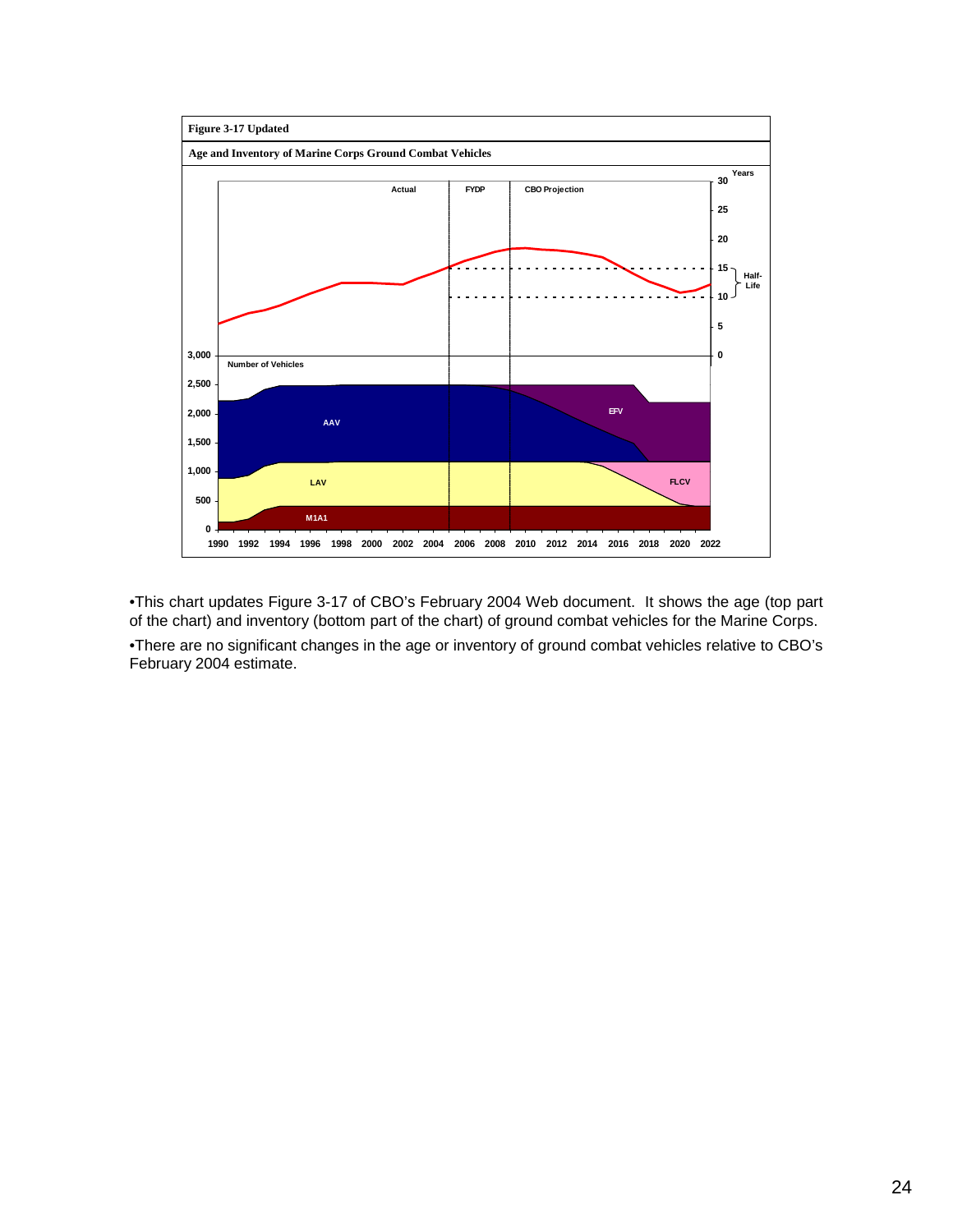

•This chart updates Figure 3-19 of CBO's February 2004 Web document. The 2005 FYDP allocates approximately the same amount per year in investment resources to the Department of the Air Force as the 2004 FYDP did. Air Force investment increases from \$54 billion in 2005 to \$59 billion in 2009.

•CBO projects sustained increases in purchases of new tactical aircraft, reflecting continued production of the F/A-22 fighter through 2011 and the beginning of production of the JSF in 2007.

•Between 2010 and 2022, Air Force investment is higher in CBO's current projection than it was in the previous one, averaging \$68 billion annually (or \$78 billion a year with historical cost growth). Most of that increase results from higher projected costs for certain C4ISR programs.

•CBO projects that replacements for the current long-range bomber force and Minuteman III ICBM force will begin to be purchased in 2018. Those purchases contribute to the rise in projected investment resources near the end of the projection period.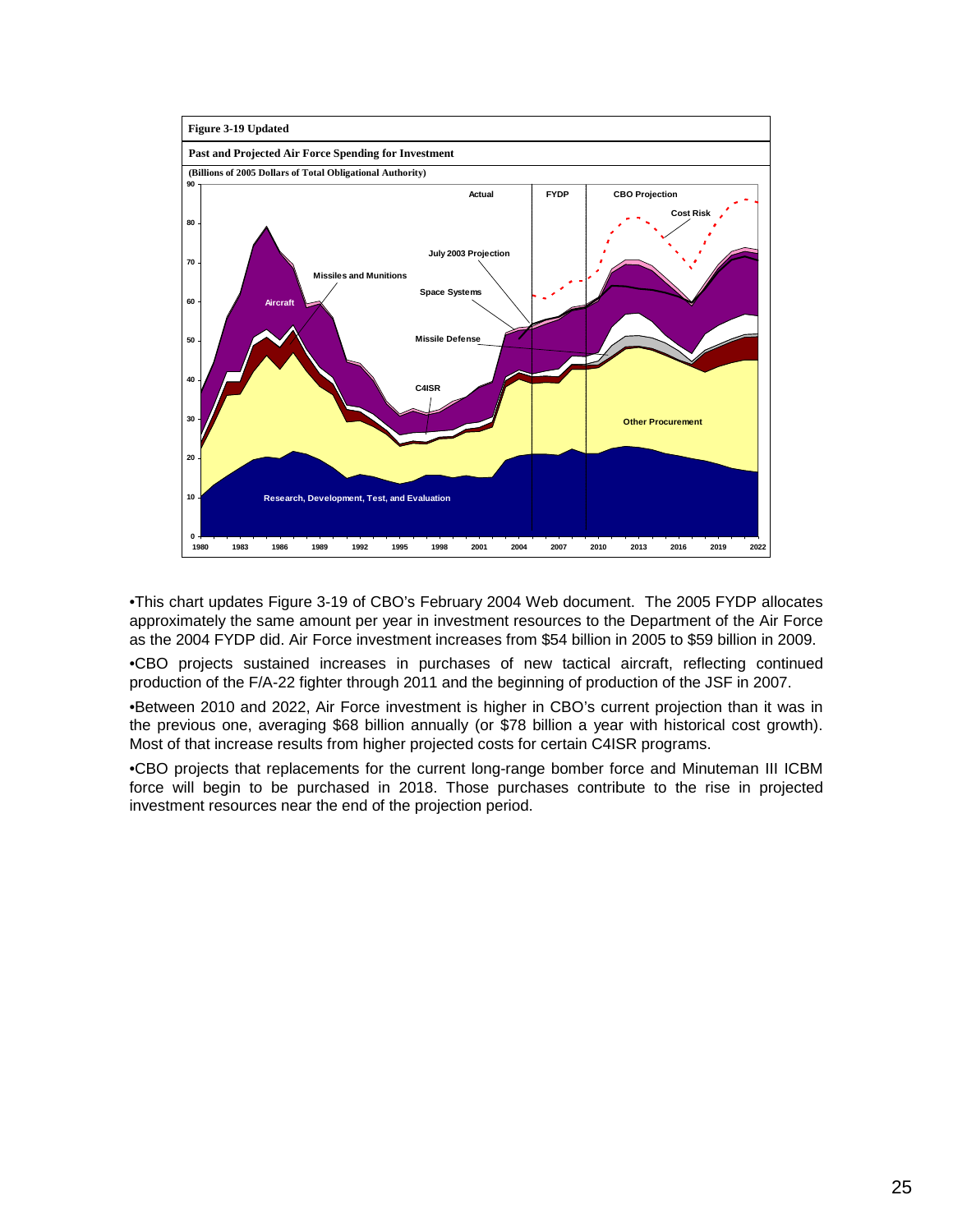

•This chart updates Figure 3-20 of CBO's February 2004 Web document. It shows past and projected purchases of fighter and attack aircraft for the Air Force measured by the number of aircraft (the top part of the chart) and in billions of 2005 dollars (the bottom part of the chart).

•JSF costs have increased since the February 2004 projection. During the FYDP period, total JSF funding has changed only slightly, although increased RDT&E costs are covered by deferring purchases to later years. Beyond the FYDP period, projected procurement costs for the JSF average about \$1 billion more annually than in the February 2004 projection. At the end of the projection period, the JSF inventory is nearly 100 aircraft smaller than in the February 2004 projection.

•CBO projects that purchase quantities for tactical aircraft will be within steady-state ranges beginning in 2014.

•Funding labeled as for the "FB-22" is intended to represent whatever system the Air Force selects to fill its recently articulated desire to field an interim long-range strike platform prior to developing a new long-range bomber. CBO's projection assumes that the interim system is a derivative of the F/A-22.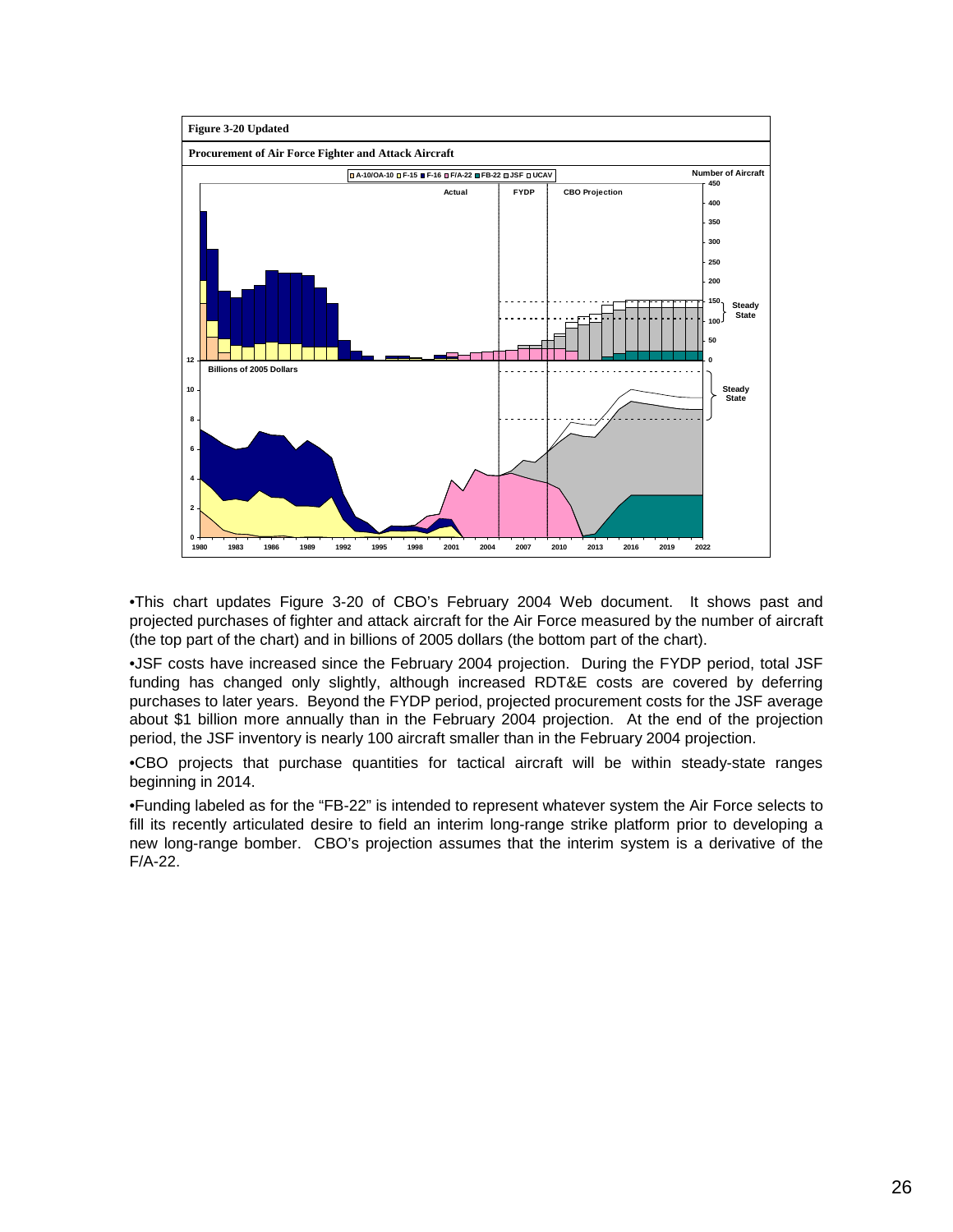

• This chart updates Figure 3-21 of CBO's February 2004 Web document. It shows the age (top part of the chart) and inventory (bottom part of the chart) of fighter and attack aircraft for the Air Force.

•CBO's updated projection of the average age of Air Force tactical aircraft is similar to its February 2004 projection. The slight increase in the fleet's average age results from the deferred JSF purchase described on the previous chart.

•The fleet's average age is within the target half-life range of 10 to 15 years in the final years of the projection period, once substantial numbers of JSFs have been delivered.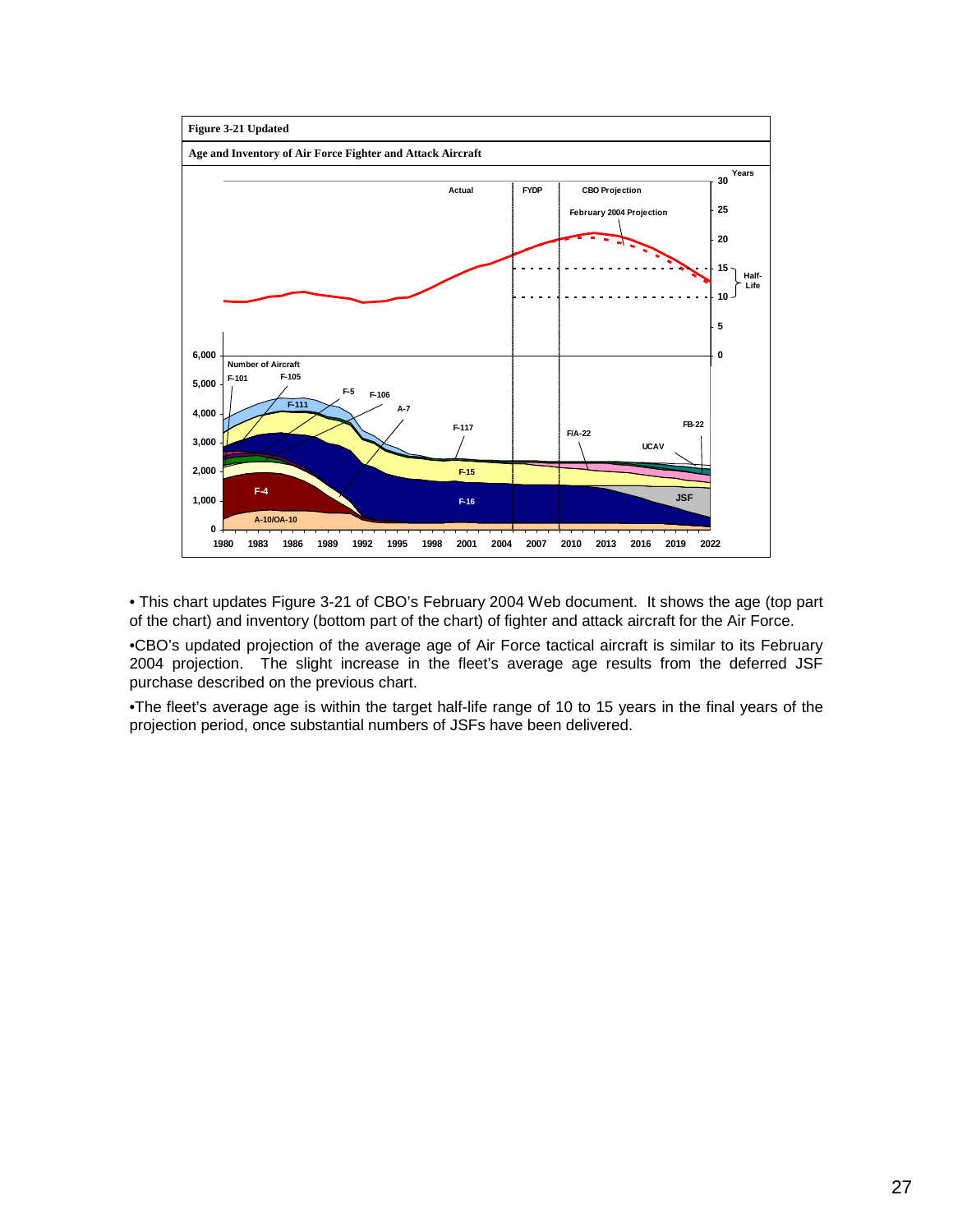

• This chart updates Figure 3-22 of CBO's February 2004 Web document. It shows past and projected purchases of bombers for the Air Force measured by the number of aircraft (the top part of the chart) and in billions of 2005 dollars (the bottom part of the chart).

•CBO projects that a new long-range strike aircraft (LRSA) will begin to be produced in 2019. The LRSA might either augment the existing fleet of B-52, B-1, and B-2 long-range bombers, or it might replace portions of the existing fleet.

• There are no significant changes relative to CBO's February 2004 projection.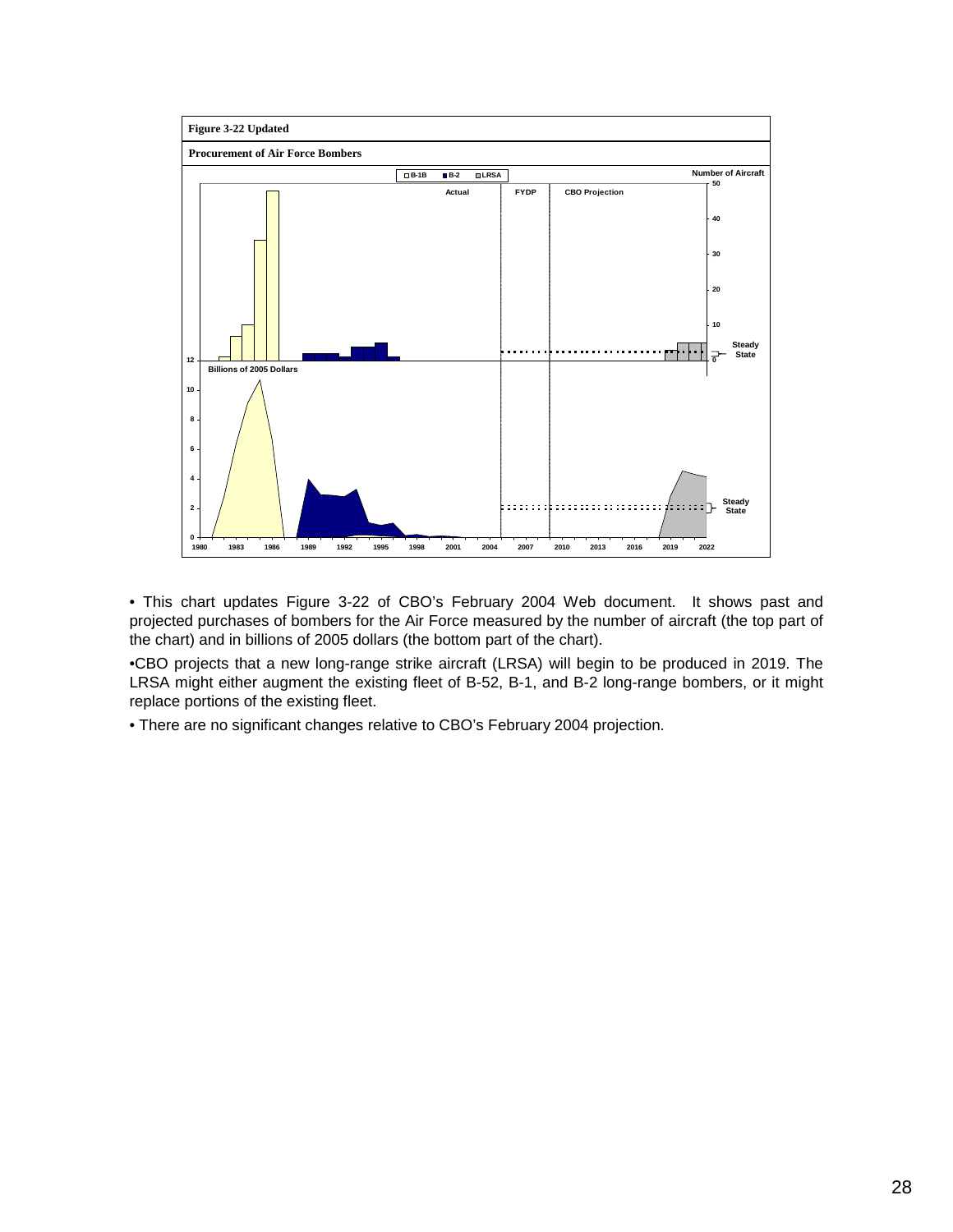

• This chart updates Figure 3-23 of CBO's February 2004 Web document. It shows the age (top part of the chart) and inventory (bottom part of the chart) of bombers for the Air Force.

•The projection reflects efforts to restore some of the B-1B force that the Air Force retired in 2003. That restoration reduces the projected average age of the fleet compared with the February 2004 projection.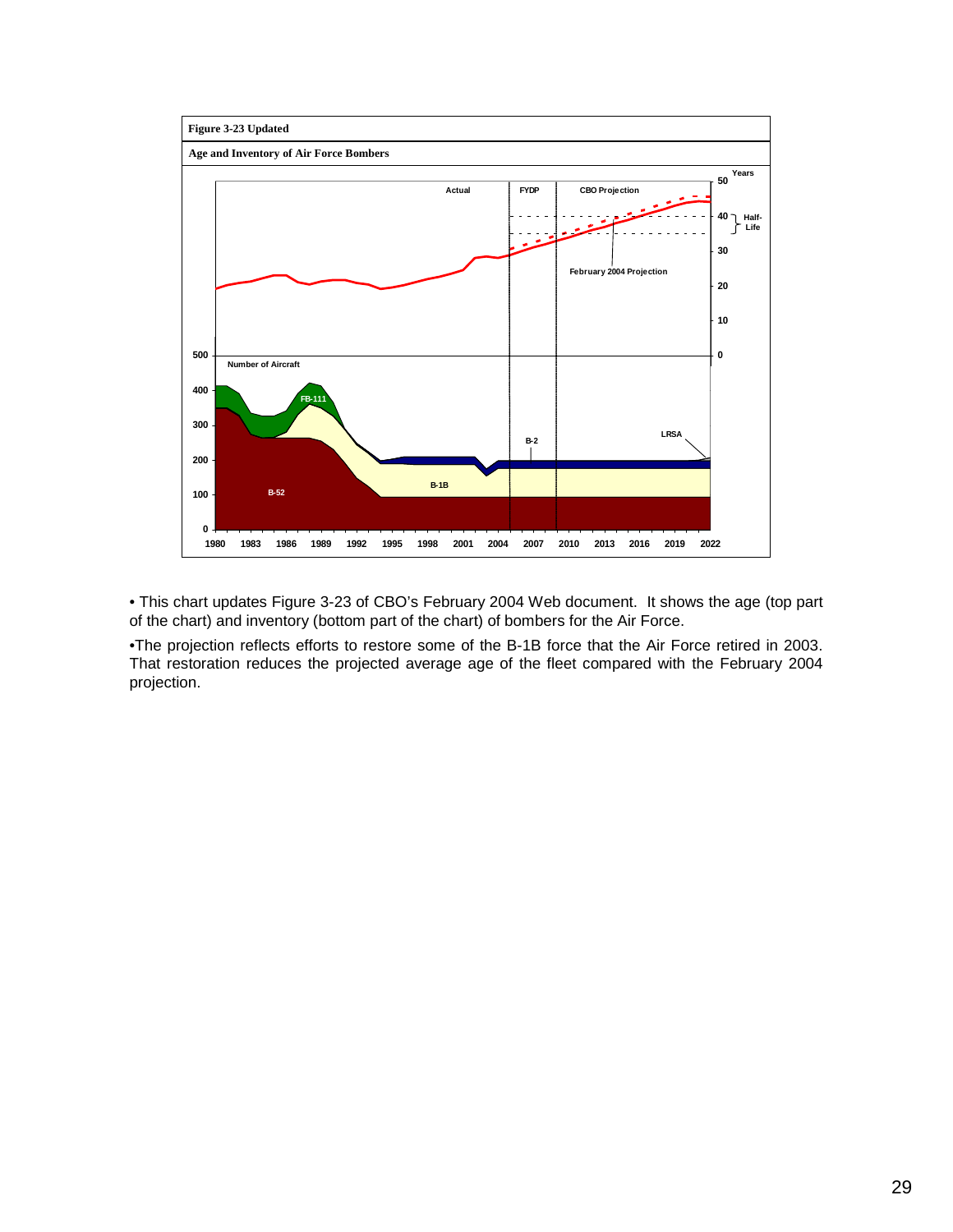

• This chart updates Figure 3-24 of CBO's February 2004 Web document. It shows past and projected purchases of airlifters for the Air Force measured by the number of aircraft (the top part of the chart) and in billions of 2005 dollars (the bottom part of the chart).

• The projection assumes that C-17 production will end at 180 aircraft and that the entire C-5 fleet will be modernized with new engines.

•There are no significant changes relative to CBO's February 2004 projection.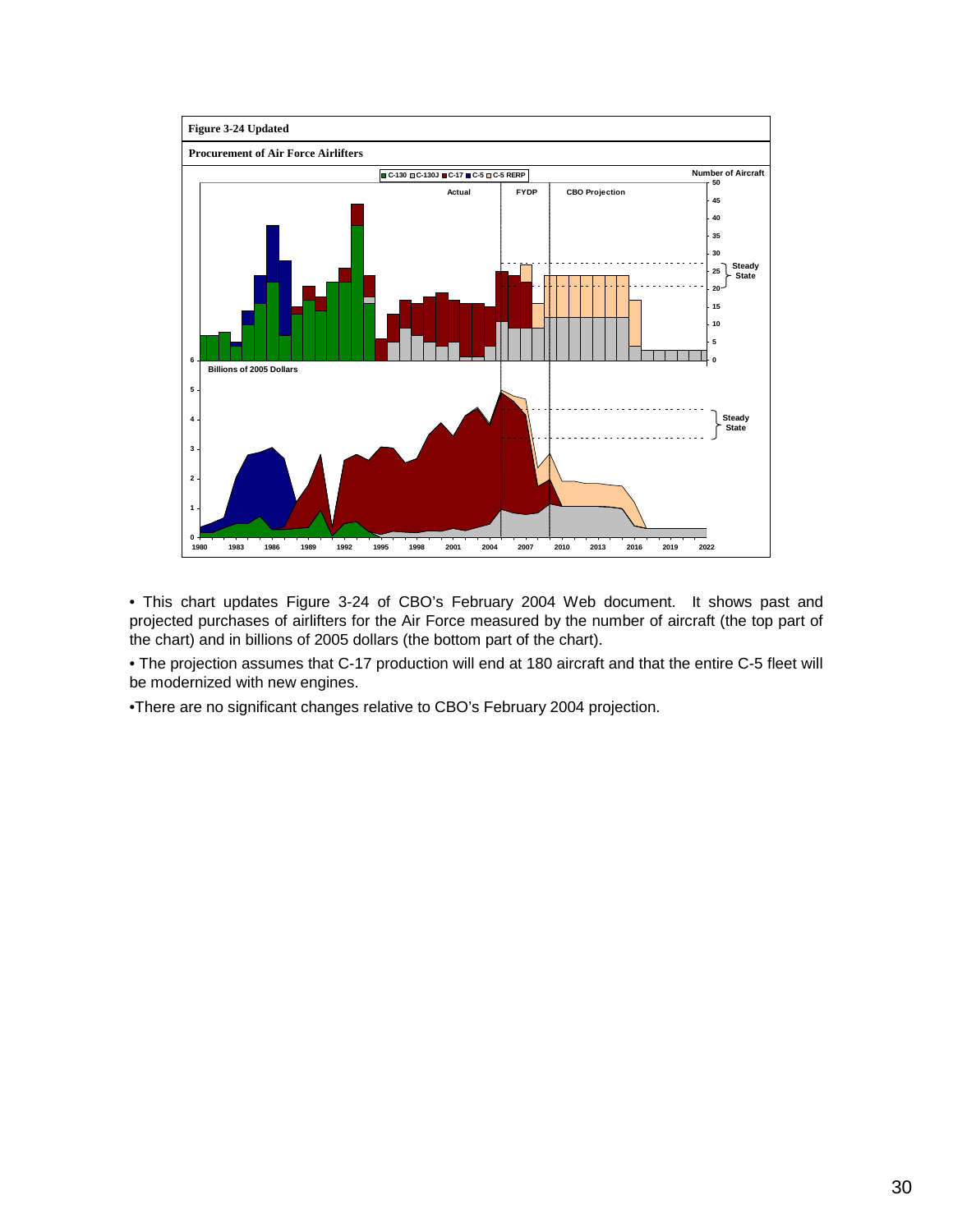

• This chart updates Figure 3-25 of CBO's February 2004 Web document. It shows the age (top part of the chart) and inventory (bottom part of the chart) of airlifters for the Air Force.

• There are no significant changes relative to CBO's February 2004 projection.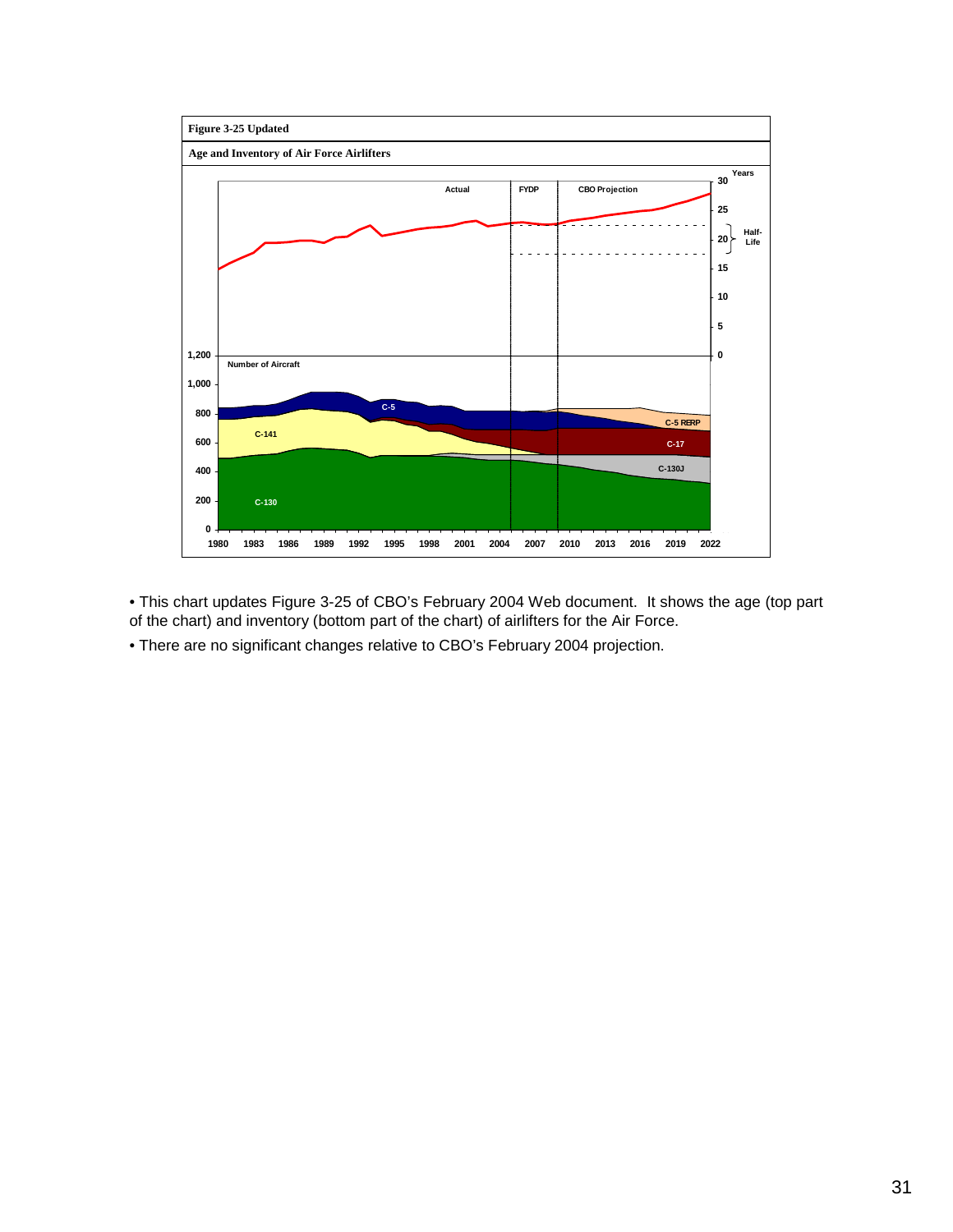

• This chart updates Figure 3-26 of CBO's February 2004 Web document. It shows past and projected purchases of tankers for the Air Force measured by the number of aircraft (the top part of the chart) and in billions of 2005 dollars (the bottom part of the chart).

•CBO's February 2004 projection (which was based on DoD plans announced in 2003) assumed that new KC-767 tankers would be leased beginning in 2006 and that leases would continue through (and beyond) 2022 until all existing tankers had been replaced with KC-767s.

•DoD is currently conducting an analysis of alternatives to determine a future course for tanker modernization. The 2005 FYDP does not include substantial funds for tanker modernization until 2008.

• For this projection, CBO assumes (on the basis of a Senate proposal) a 20/80 lease/buy program for the first 100 new tankers beginning in 2005. Additional tankers thereafter would be obtained through purchases at a rate of 10 per year.

•Because this earlier tanker modernization plan is not included in the FYDP, its potential costs through 2009 are shown as risk (the red and white striped area) in this chart.

• Funding labeled as for the "KC-767" is based on cost estimates for a KC-767 fleet. That estimate is intended to represent whatever option the Air Force selects to modernize its tanker fleet. Other options could require different funding levels.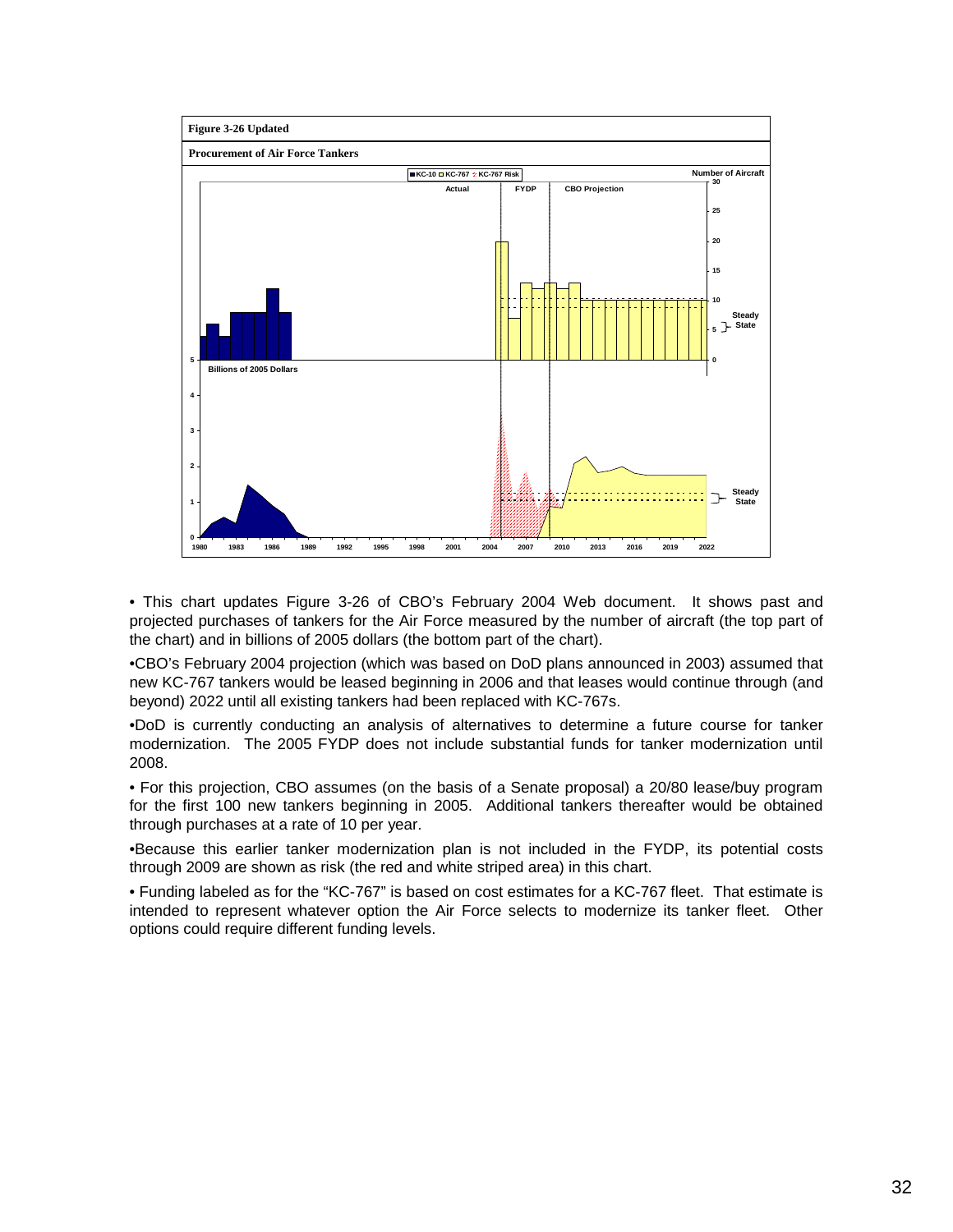

• This chart updates Figure 3-27 of CBO's February 2004 Web document. It shows the age (top part of the chart) and inventory (bottom part of the chart) of tankers for the Air Force.

•In CBO's current projection, the average age of the tanker fleet does not decline, as it did in the February 2004 projection, because fewer tankers are purchased each year.

• Funding labeled as for the "KC-767" is intended to represent whatever option the Air Force selects to modernize its fleet.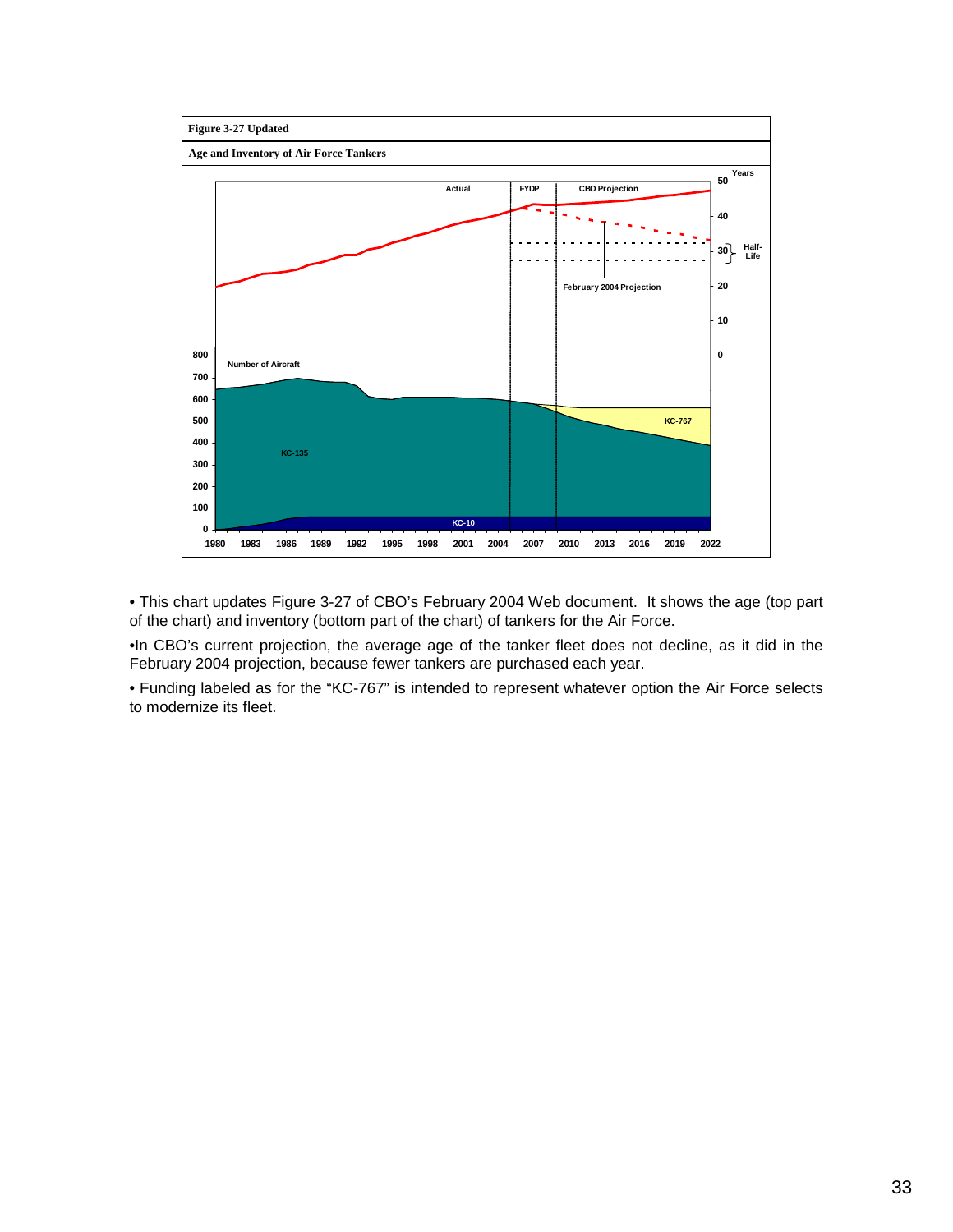

• This chart updates Figure 3-29 of CBO's February 2004 Web document. The Defense Department's budget provides money for a variety of specialized agencies responsible for performing advanced research, developing missile defenses, overseeing special operations, and developing and managing information systems.

•The investment funding allocated to those activities in the 2005 FYDP averages about \$2 billion more per year for the 2005-2009 period than it did in the previous FYDP. Under DoD's current plans, funding would increase from \$25 billion in 2005 to \$30 billion in 2009. The majority of that increase is slated to occur between 2007 and 2009 in funding for unspecified activities related to military transformation.

•CBO projects that if current plans were carried out, defense agencies would spend an average of \$24 billion a year on investment between 2010 and 2022 (excluding cost risk), about 5 percent more than in CBO's previous projection. Most of that increase stems from CBO's assumption that a new program started by DoD last year to develop kinetic-energy interceptors (KEIs) to intercept ballistic missiles during the boost phase of flight (while their booster rockets are still burning) proceeds to production and deployment.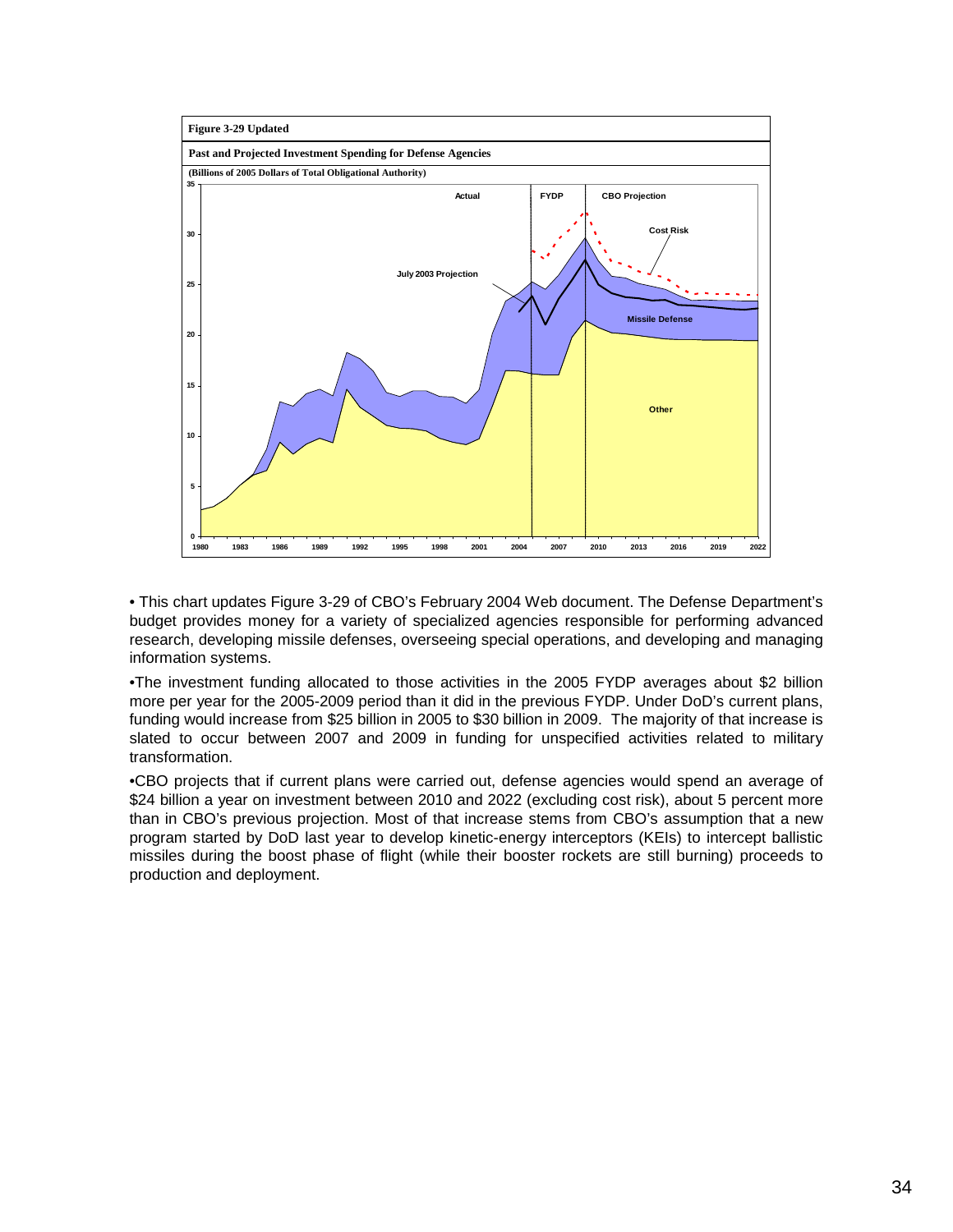

•This chart updates Figure 3-30 of CBO's January 2003 study. In CBO's projection, total investment in missile defense peaks in 2012 at about \$15 billion and then decreases as systems finish procurement and become operational. If costs grow as they have historically, however, pursuing the programs in CBO's missile defense projection would cost an additional \$4 billion a year, on average, peaking at about \$19 billion in 2012.

•The Missile Defense Agency is scheduled to deploy the Initial Defense Capability (IDC) of the Ground-Based Midcourse Defense (GMD) system by the end of the calendar year. CBO assumes that the IDC will be expanded subsequently with the deployment of additional interceptors and radars.

•CBO also assumes that DoD will deploy the Space Tracking and Surveillance System (STSS) by 2018. STSS will support missile defense activities with a 27-satellite constellation of space-based infrared sensors in low-Earth orbit.

•DoD has begun developing a boost-phase KEI system. The initial ground-based KEI system is slated to be fielded by 2014, with a follow-on system deployed by 2020.

•The Airborne Laser (ABL) boost-phase system will consist of a high-energy chemical laser mounted in a Boeing 747 aircraft. CBO's projection assumes that seven ABL aircraft will be purchased through 2016.

•CBO's projection also includes the planned purchases of the Patriot Advanced Capability 3 (PAC-3) short-range missile defense system, as well as the eventual procurement of the Terminal High Altitude Area Defense (THAAD) System.

•CBO also projects that DoD will deploy an intermediate-range, sea-based missile defense system after 2010 using the Navy's Aegis cruisers and Standard Missile 3 (SM-3) interceptors.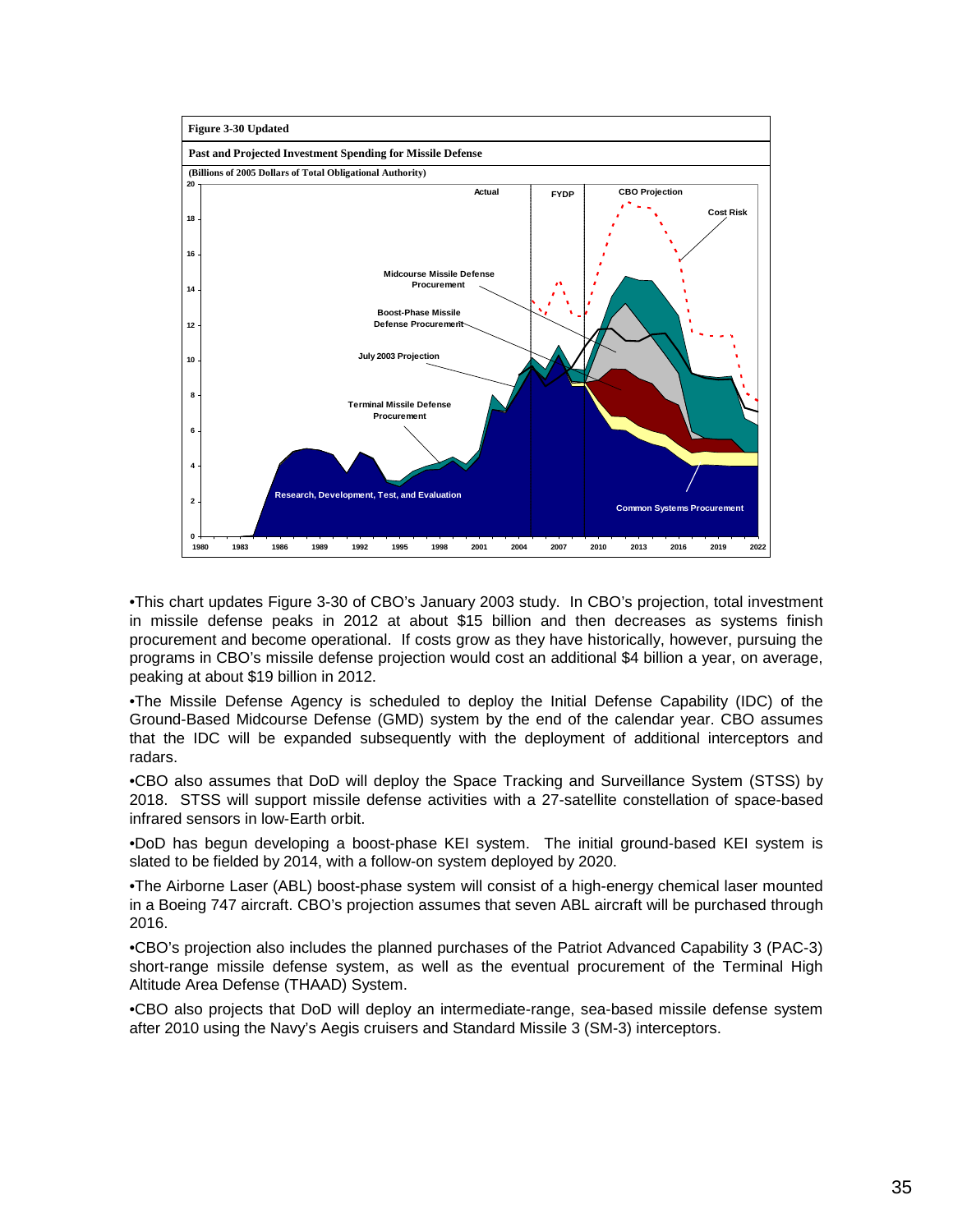

•A way to measure the adequacy of planned purchases of military equipment is to compare them with steady-state levels (the procurement needed to sustain planned forces indefinitely). CBO estimated the annual level of steady-state purchases by dividing a planned inventory of weapon systems by the expected service life of those systems. Multiplying those steady-state purchases by the estimated unit costs of the various systems that DoD plans to buy yields an overall estimate of annual steadystate procurement costs. In making that calculation, CBO used two alternative estimates of service lives. One assumes DoD's current projections for service lives, which are generally longer than those planned for during the Cold War. The other uses the shorter service lives incorporated in DoD's Cold War-era planning.

•Using DoD's estimates for the unit costs of new equipment, CBO estimates that annual steady-state procurement funding for DoD ranges from \$114 billion to \$145 billion, corresponding to the assumption of longer or shorter service lives described above.

•DoD's planned procurement budgets for the 2005-2009 period are below CBO's estimates of the steady-state procurement costs needed to sustain currently planned forces. That is why the average ages of DoD's equipment generally rise through 2009.

•If current plans were carried out through the 2010-2022 period, procurement would be within the steady-state range (between the estimates with long and short service lives), CBO projects. That is why average ages for many weapon systems either remain constant or decline after 2010.